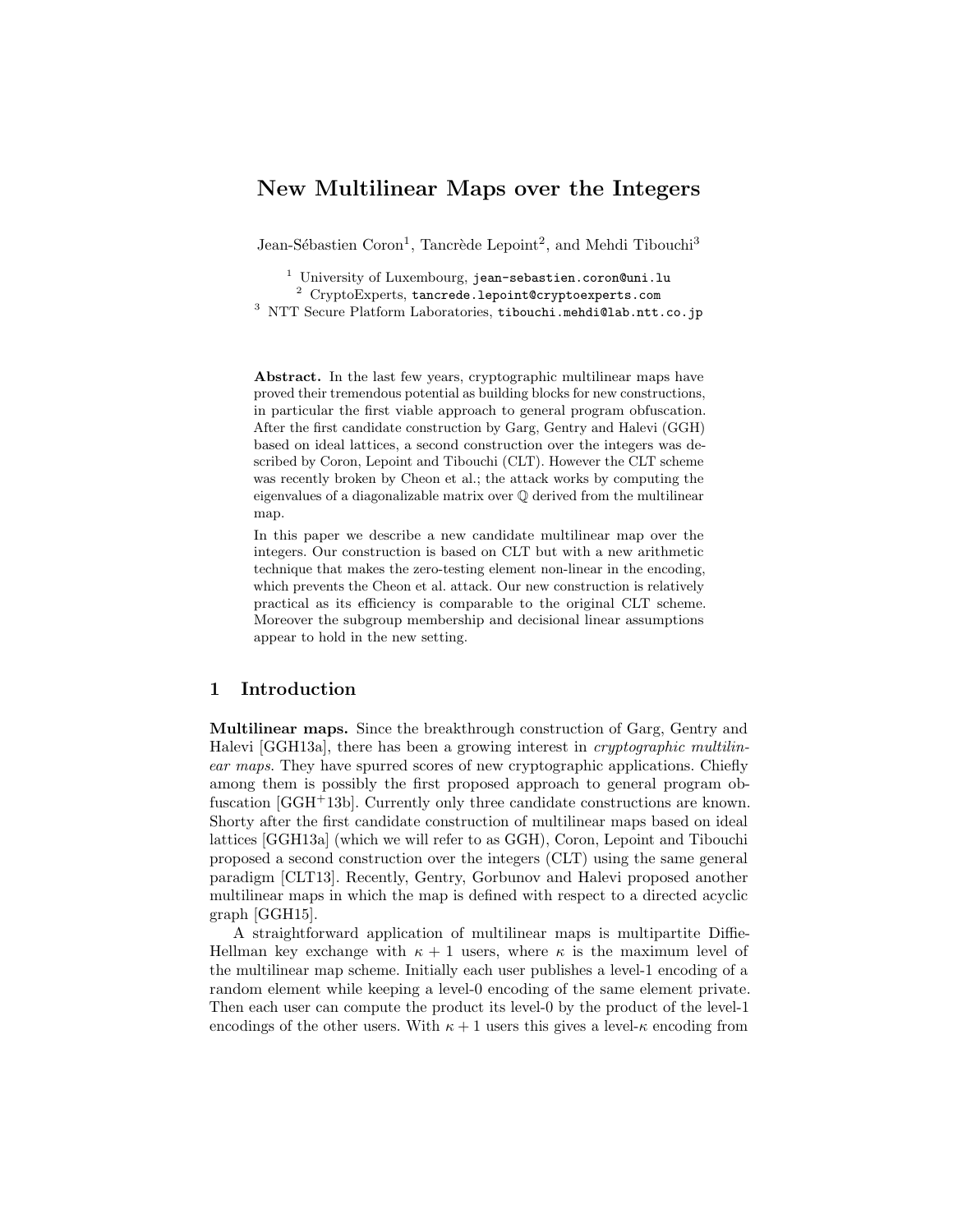which the same secret value can be extracted by all users. The security of the protocol relies on a new hardness assumption which is a natural extension of the Decisional Diffie-Hellman assumption.

The CLT multilinear map over the integers. We recall the multilinear maps scheme over the integers from [CLT13]. One generates n secret primes  $p_i$ and publishes  $x_0 = \prod_{i=1}^n p_i$  (where *n* is large enough to ensure security); one also generates  $n$  small secret primes  $g_i$  and a random secret integer  $z$  modulo  $x_0$ . The message space is  $R = \mathbb{Z}_{g_1} \times \cdots \times \mathbb{Z}_{g_n}$ . A level-k encoding of a vector  $m = (m_i) \in R$  is then an integer c such that for all  $1 \leq i \leq n$ :

$$
c \equiv \frac{r_i \cdot g_i + m_i}{z^k} \pmod{p_i}
$$
 (1)

for some small random integers  $r_i$ ; the integer c is therefore defined modulo  $x_0$ by CRT. Encodings can then be added and multiplied modulo  $x_0$ , as long as the noise  $r_i$  is such that  $r_i \cdot g_i + m_i \langle p \rangle$  for each i. The multiplication of a level-i encoding by a level-j encoding gives an encoding at level  $i + j$ .

For level- $\kappa$  encodings one defines a zero-testing parameter  $p_{zt}$  with:

$$
p_{zt} = \sum_{i=1}^{n} h_i \cdot (z^{\kappa} \cdot g_i^{-1} \bmod p_i) \cdot \frac{x_0}{p_i} \bmod x_0
$$

for some small integers  $h_i$ . Given a level- $\kappa$  encoding c as in (1), as a zero-testing procedure one computes  $\omega = p_{zt} \cdot c \mod x_0$  which gives:

$$
\omega = \sum_{i=1}^{n} h_i \cdot (r_i + m_i \cdot (g_i^{-1} \bmod p_i)) \cdot \frac{x_0}{p_i} \bmod x_0.
$$
 (2)

If  $m_i = 0$  for all i, since the  $r_i$ 's and  $h_i$ 's are small, we obtain that  $\omega$  is small compared to  $x_0$ ; this enables to test whether c is an encoding of **0** or not. Moreover for non-zero encodings the leading bits of  $\omega$  only depend on the  $m_i$ 's and not on the noise  $r_i$ ; for level- $\kappa$  encodings this enables to extract a function of the  $m_i$ 's only, which eventually defines a degree- $\kappa$  multilinear map.

Cheon et al. attack. The CLT scheme above was completely broken by a recent attack from Cheon, Han Lee, Ryu and Stehlé  $\lbrack \text{CHL+15} \rbrack$ ; the attack runs in polynomial time, and recovers all secret parameters. The attack works by computing the eigenvalues of a diagonalizable matrix over Q derived from the multilinear map. More precisely, when applying the zero-testing procedure to the product of two encodings x and x', where x is an encoding of 0, the resulting  $\omega$ in  $(2)$  can be seen as a diagonal quadratic form over  $\mathbb Z$  in the CRT components x mod  $p_i$  and x' mod  $p_i$ . By computing the values  $\omega_{jk}$  of the quadratic form for  $n^2$  product pairs of encodings  $x_j \cdot x'_k$ , one can then recover the coefficients of the quadratic form using eigendecomposition, which reveals all the secret  $p_i$ 's and completely breaks the scheme. We recall the attack in more details in Section 3.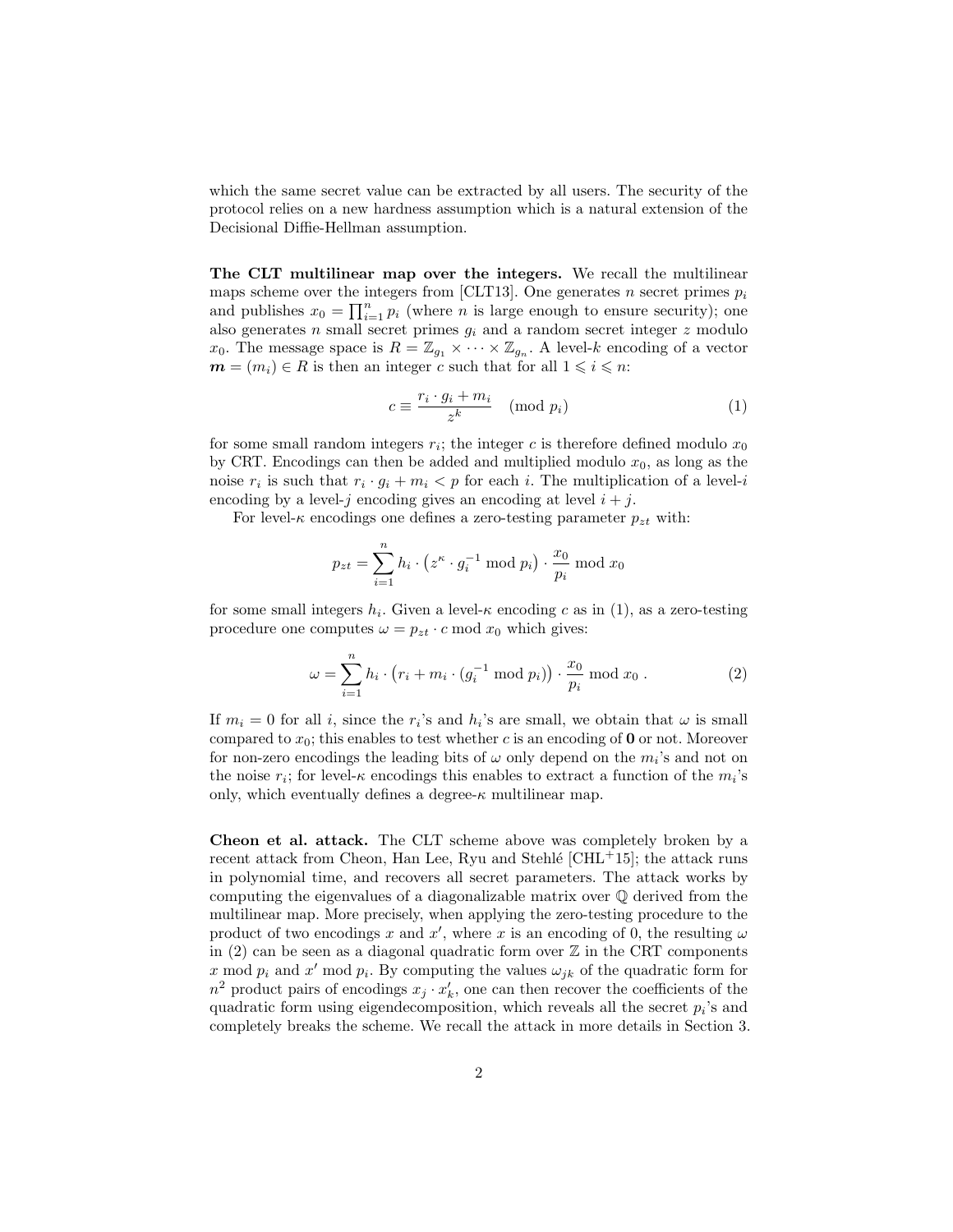Tentative fixes. Shortly after Cheon et al. attack, two independent approaches to fix the CLT scheme have been proposed on the Cryptology ePrint Archive, due to Garg, Gentry, Halevi and Zhandry on the one hand [GGHZ14, Sec.  $7]^4$ , and Boneh, Wu and Zimmerman on the other [BWZ14]. However, both countermeasures were shown to be insecure in [CLT14,CGH<sup>+</sup>15]. Indeed, although these countermeasures do not expose encodings of zero, the value  $\omega$  from the zero-testing procedure can still be expressed as a quadratic form in the CRT components of encodings. As a result, they can both be broken by a variant of the original Cheon et al. attack. Further extensions of the Cheon et al. attack along those lines are presented in [GHMS14,CGH+15].

Our new construction. Our new construction keeps the same CLT encodings but departs from the two previous countermeasures by modifying the zero-testing procedure itself. Namely, we modify the definition of the zero-testing element  $p_{zt}$  so that  $\omega$  cannot be expressed as a quadratic form anymore. For this we use a new arithmetic technique that maps the n CRT components c mod  $p_i$  to some value modulo an independent integer N, so that the resulting  $\omega$  in the zero-testing procedure depends on the CRT components in a non-linear way, rather than linearly as in (2).

The technique works as follows. Consider a level- $\kappa$  encoding c as in (1); by the Chinese Remainder Theorem, we can write a relation of the form:

$$
c = \sum_{i=1}^{n} (r_i + m_i \cdot (g_i^{-1} \bmod p_i)) \cdot u_i - a \cdot x_0
$$
 (3)

over  $\mathbb Z$  for some  $a \in \mathbb Z$ , where the  $u_i$ 's are the CRT coefficients corresponding to the primes  $p_i$ 's, and scaled by  $g_i \cdot z^{-\kappa}$  for each i. Let N be a large integer and let  $p_{zt} \in \mathbb{Z}_N$ . For the zero-testing procedure we compute  $\omega = p_{zt} \cdot c \mod N$  which gives from (3):

$$
\omega \equiv \sum_{i=1}^{n} (r_i + m_i \cdot (g_i^{-1} \bmod p_i)) \cdot v_i - a \cdot v_0 \pmod{N} \tag{4}
$$

where  $v_i := p_{zt} \cdot u_i \mod N$  and  $v_0 := p_{zt} \cdot x_0 \mod N$ . Assume now that we can generate  $p_{zt}$  and N such that all the  $v_i$ 's are small compared to N, including  $v_0$ . Now if  $m_i = 0$  for all i, since the  $r_i$ 's are small, the integer a in (3) is also small, which implies that  $\omega$  in (4) will also be small compared to N. This enables to test whether c is an encoding of 0 or not. As previously for level- $\kappa$  encodings one can then extract a function of the  $m_i$ 's only, which gives a degree- $\kappa$  multilinear map. We show that such an element  $p_{zt}$  can be efficiently generated for any large enough  $N$ , owing to the particular structure of the CRT coefficients  $u_i$ .

<sup>4</sup> We refer to the revised version of [GGHZ14] of November 12 2014, accessible on the Cryptology ePrint Archive.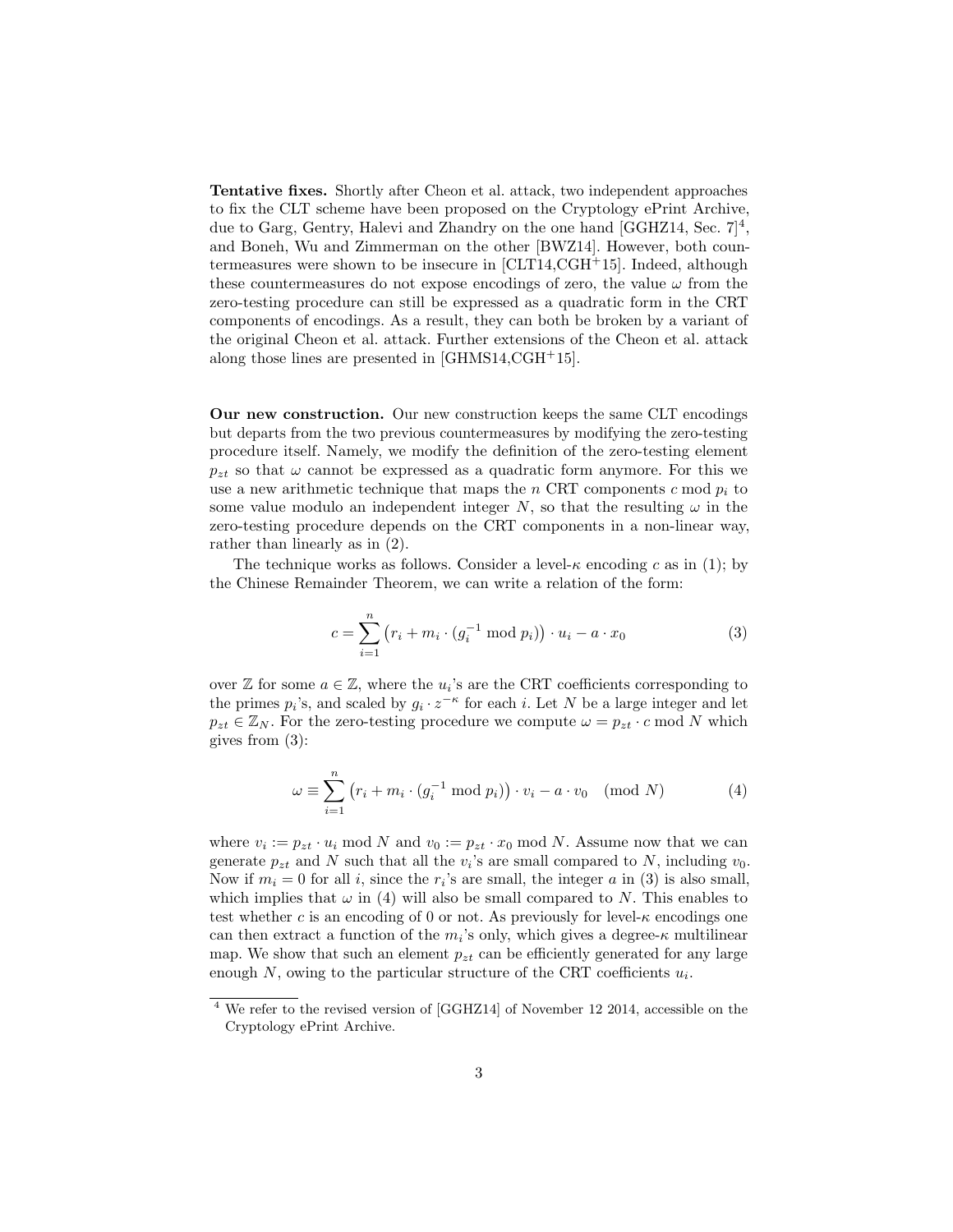Security analysis. By comparing equations (2) and (4), we see that the original CLT scheme is actually a particular case, with  $N = x_0$  and  $v_0 = 0$ . Therefore the main difference in the new scheme is that  $v_0 \neq 0$ , which causes the value  $\omega$  in (4) to depend on the integer a in (3). But that integer a depends on the CRT components  $r_i$  in a non-linear way. As a result, it is no longer true that the value  $\omega$  computed from encoding products  $x_j \cdot x'_k$  can be expressed as a quadratic form in the CRT components of  $x_j$  and  $x'_k$ , and the Cheon et al. attack is thus thwarted.

Another difference with the original CLT scheme is that we cannot publish  $x_0 = \prod_{i=1}^n p_i$  anymore. Namely for encodings of 0 we get a small  $\omega$  and therefore (4) holds over Z. Therefore from  $x_0$  one could compute  $v_0 = p_{zt} \cdot x_0 \mod N$  and apply the Cheon et al. attack modulo  $v_0$  instead of over  $\mathbb Z$ . It is not a problem to keep  $x_0$  private, however, as we can mimic the technique introduced by van Dijk et al. for their fully homomorphic encryption scheme over the integers [DGHV10] and approximate modular reduction by  $x_0$  with a ladder of encodings of zero of increasing sizes.

We provide a detailed security analysis of our new construction in Section 3 (for the Cheon et al. attack and its variants) and Section 4 (for lattice attacks). We also explain why the subgroup membership (SubM) and decisional linear (DLIN) problems, which are known to be easy in the GGH scheme [GGH13a], seem to be hard in our new setting.

Implementation. We describe an implementation of our scheme, with a few optimizations. Instead of using a ladder of encodings of 0 at every level, we publish a small multiple  $x'_0$  of  $x_0$  so that intermediate encodings can be reduced modulo  $x_0'$ ; only at the last level do we use a ladder of a few level- $\kappa$  encodings of 0. Additionally, to reduce the size of public parameters, we store only a small subset of the public elements needed for re-randomization and combine them pairwise to generate the full public parameters, as in [CLT13]; such an optimization was originally described in [GH11]. With these optimizations our scheme is relatively practical; for reasonable security parameters a multipartite Diffie-Hellman computation with 7 users requires about 30 seconds, with a public parameter size of roughly 6 GBytes; a proof-of-concept implementation is available at [Lep15].

# 2 New Multilinear Map over the Integers

In this section we define our new multilinear scheme. Our scheme is actually a graded encoding scheme (GES) as in previous works [GGH13a,CLT13]; we recall the notion of GES in the full version of this paper [CLT15]. As explained in introduction, our new multilinear map scheme keeps the same CLT encodings as given by (1), with two main differences:

1. The zero-testing parameter  $p_{zt}$  is computed differently, so that the CRT components modulo  $p_i$  of a level- $\kappa$  encoding c are mapped to some value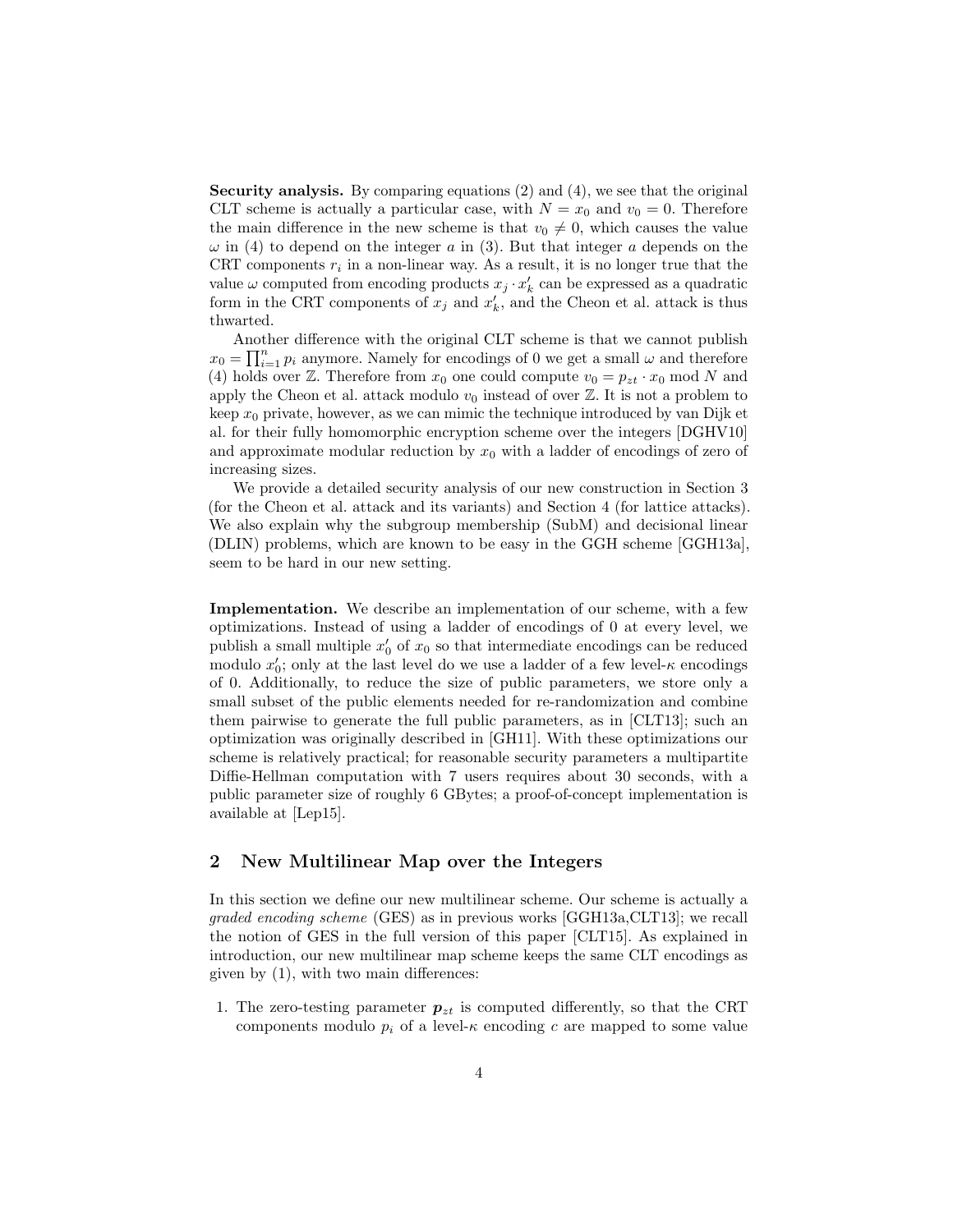modulo an independent integer N, instead of modulo  $x_0$ . The resulting  $\omega$ in the zero-testing procedure then depends on those CRT components in a non-linear way, rather than linearly in the original CLT scheme, which prevents the Cheon et al. attack.

2. The integer  $x_0 = \prod_{i=1}^n p_i$  is kept private. For re-randomization, this implies that we must slightly modify the proof of statistical indistinguishability. To reduce the size of intermediate encodings back to the size of  $x_0$ , we publish a ladder of encodings of 0. In Section 5 we describe a simple optimization with a public multiple  $x'_0$  of  $x_0$ .

#### 2.1 Scheme Description

System parameters. The system parameters are similar to the original CLT scheme. One first defines the security parameter  $\lambda$  and the required multilinearity level  $\kappa \le \text{poly}(\lambda)$ . Based on  $\lambda$  and  $\kappa$ , we choose:

- $n:$  the vector dimension
- $\eta$ : the bit-size of the primes  $p_i$
- $\alpha$ : the bit-size of the primes  $g_i$
- $\rho$ : the bit-size of the randomness used in encodings

and various other parameters that will be specified later. The constraints that these parameters must satisfy are described in Section 2.2. For integers  $z$ ,  $p$  we denote the reduction of z modulo p by  $(z \mod p)$  or  $[z]_p$  with  $-p/2 < [z]_p \leq p/2$ . For integers  $x_1, \ldots, x_n$  we denote  $CRT_{p_1, \ldots, p_n}(x_1, \ldots, x_n)$  the unique integer x such that  $x \equiv x_i \mod p_i$  for all  $1 \leq i \leq n$  and  $0 \leq x < \prod_{i=1}^n p_i$ .

As in the original CLT scheme a level-k encoding of a vector  $\mathbf{m} = (m_i)$  is an integer c such that for all  $1 \leq i \leq n$ :

$$
c \equiv \frac{r_i \cdot g_i + m_i}{z^k} \pmod{p_i}
$$
 (5)

where the  $r_i$ 's are  $\rho$ -bit random integers (specific to the encoding c), with the following secret parameters: the  $p_i$ 's are random  $\eta$ -bit prime integers, the  $g_i$ 's are random  $\alpha$ -bit primes, and the denominator z is a random (invertible) integer modulo  $x_0 = \prod_{i=1}^n p_i$ . The integer c is therefore defined by CRT modulo  $x_0$ , but as opposed to the original CLT scheme,  $x_0$  is kept secret. We denote by  $\gamma$  the size of  $x_0$  in bits. As in the CLT scheme the domain is the ring  $R = \mathbb{Z}_{g_1} \times \cdots \times \mathbb{Z}_{g_n}$ , so that for  $m = (m_i) \in R$  the components  $m_i$  are defined modulo  $g_i$  for all  $1 \leq i \leq n$ .

Instance generation:  $(pp, p_{zt}) \leftarrow \text{instGen}(1^{\lambda}, 1^{\kappa})$ . Instance generation is similar to [CLT13], except for the generation of  $p_{zt}$ ; moreover  $x_0$  is kept private. We generate *n* secret random *η*-bit primes  $p_i$  and compute  $x_0 = \prod_{i=1}^n p_i$ . We generate a random invertible integer z modulo  $x_0$ . We generate n random  $\alpha$ -bit prime integers  $g_i$ , and various other parameters that will be specified later.

We publish the parameters  $(pp, p_{zt})$  with

$$
\mathsf{pp} = \Big(n, \eta, \alpha, \rho, \beta, \tau, \ell, \mu, y, \{x_j'\}_{j=1}^{\ell}, \{X_j^{(k)}\}, \{x_j\}_{j=1}^{\tau}, \{ \Pi_j \}_{j=1}^{n+1}, s \Big).
$$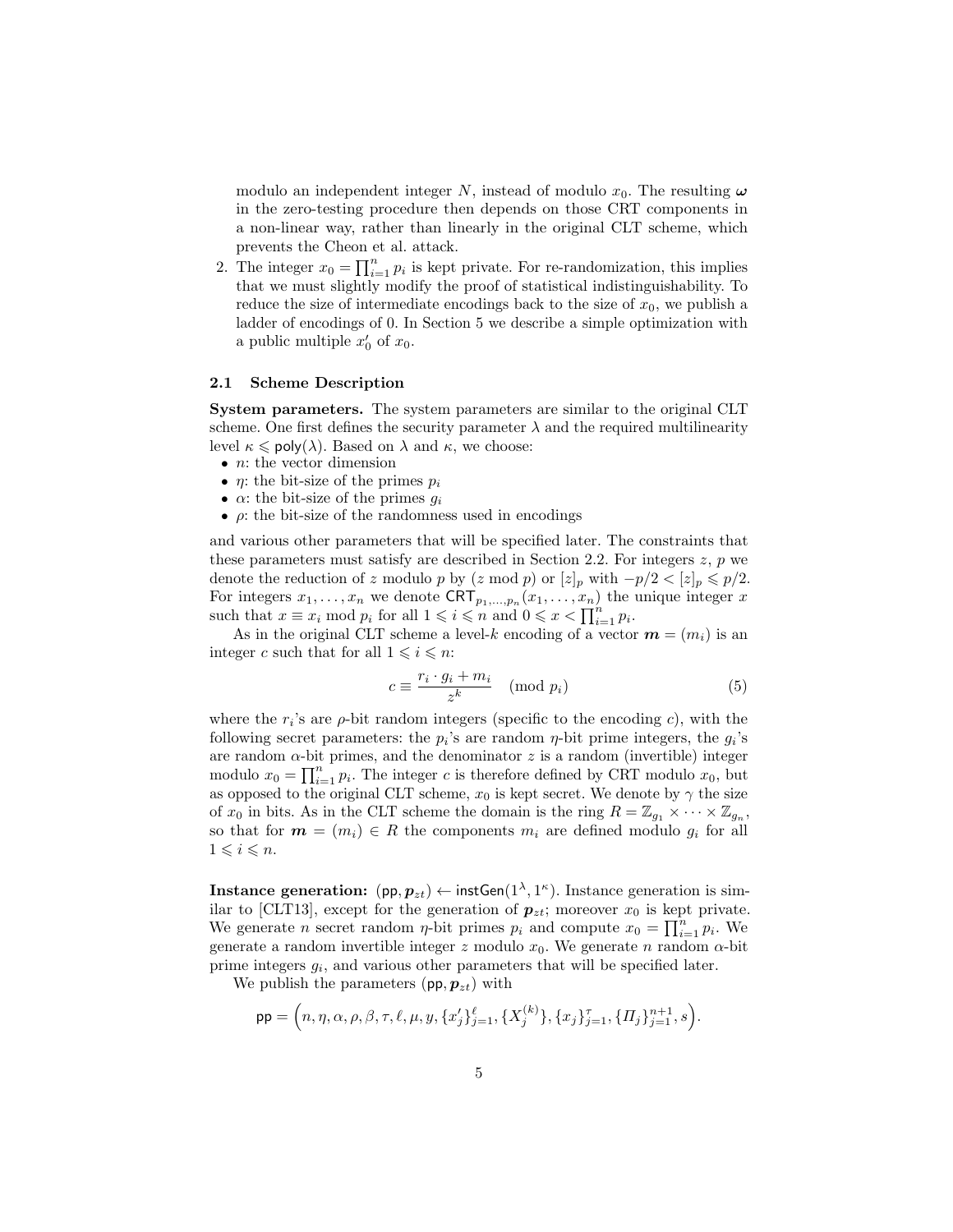**Sampling level-zero encodings:**  $c \leftarrow \text{sample(pp)}$ . Since the primes  $p_i$ 's in (5) must remain secret, the user cannot encode a vector  $m \in R$  by CRT directly from  $(5)$ . Instead, as in [CLT13], a level-0 encoding c is generated as a random subset sum of random level-0 encodings  $x'_{j}$  from the public parameters. The only difference with [CLT13] is that the random subset-sum is computed over  $\mathbb Z$ instead of modulo  $x_0$ , since  $x_0$  is not public.

Therefore we publish as part as our instance generation a set of  $\ell$  integers  $x'_j$ , where each  $x'_j$  encodes at level-0 the column vector  $a_j \in \mathbb{Z}^n$  of a secret matrix  $A = (a_{ij}) \in \mathbb{Z}^{n \times \ell}$ , where each component  $a_{ij}$  is randomly generated in  $[0, g_i) \cap \mathbb{Z}$ . More precisely, using the CRT modulo  $x_0$  we generate integers  $x'_j$  such that:

$$
1 \leqslant j \leqslant \ell, \qquad x'_j \equiv r'_{ij} \cdot g_i + a_{ij} \pmod{p_i}
$$
 (6)

.

where the  $r'_{ij}$ 's are randomly generated in  $(-2^{\rho}, 2^{\rho}) \cap \mathbb{Z}$ .

To generate a level-0 encoding c, we first generate a random binary vector  $\mathbf{b} = (b_j) \in \{0,1\}^{\ell}$  and output the level-0 encoding

$$
c = \sum_{j=1}^{\ell} b_j \cdot x'_j
$$

From (6), this gives  $c \equiv (\sum_{j=1}^{\ell} r'_{ij} b_j) \cdot g_i + \sum_{j=1}^{\ell} a_{ij} b_j \pmod{p_i}$ ; as required the output  $c$  is a level-0 encoding:

$$
c \equiv r_i \cdot g_i + m_i \pmod{p_i} \tag{7}
$$

of some vector  $m = A \cdot b \in R$  which is a random subset-sum of the column vectors  $a_j$ . We note that for such level-0 encodings we get  $|r_i \cdot g_i + m_i| \leq \ell \cdot 2^{\rho+\alpha}$  for all *i*. As in [CLT13] by applying the leftover hash lemma over  $R = \mathbb{Z}_{q_1} \times \cdots \times \mathbb{Z}_{q_n}$ the distribution of  $m$  can be made statistically close to uniform over  $R$ .

**Lemma 1** ([CLT13]). Let  $c \leftarrow \textsf{sample}(pp)$  and write  $c \equiv r_i \cdot g_i + m_i \pmod{p_i}$ . Assume  $\ell \geq n \cdot \alpha + 2\lambda$ . The distribution of (pp, m) is statistically close to the distribution of  $(pp, m')$  where  $m' \leftarrow R$ .

As opposed to [CLT13] we cannot reduce c modulo  $x_0$ ; we only have the upperbound  $|c| \leq \ell \cdot 2^{\gamma}$ , where  $\gamma$  is the size of  $x_0$  in bits. In the full version of this paper [CLT15], we show that instead of random sampling one can also publicly encode elements from the domain  $R$ , using a technique described in [BWZ14].

**Encoding at higher levels:**  $c_k \leftarrow \text{enc}(pp, k, c)$ . As in [CLT13], to allow encoding at higher levels, we publish as part of our instance-generation a level-one random encoding of 1, namely an integer  $y$  such that:

$$
y \equiv \frac{r_i \cdot g_i + 1}{z} \pmod{p_i}
$$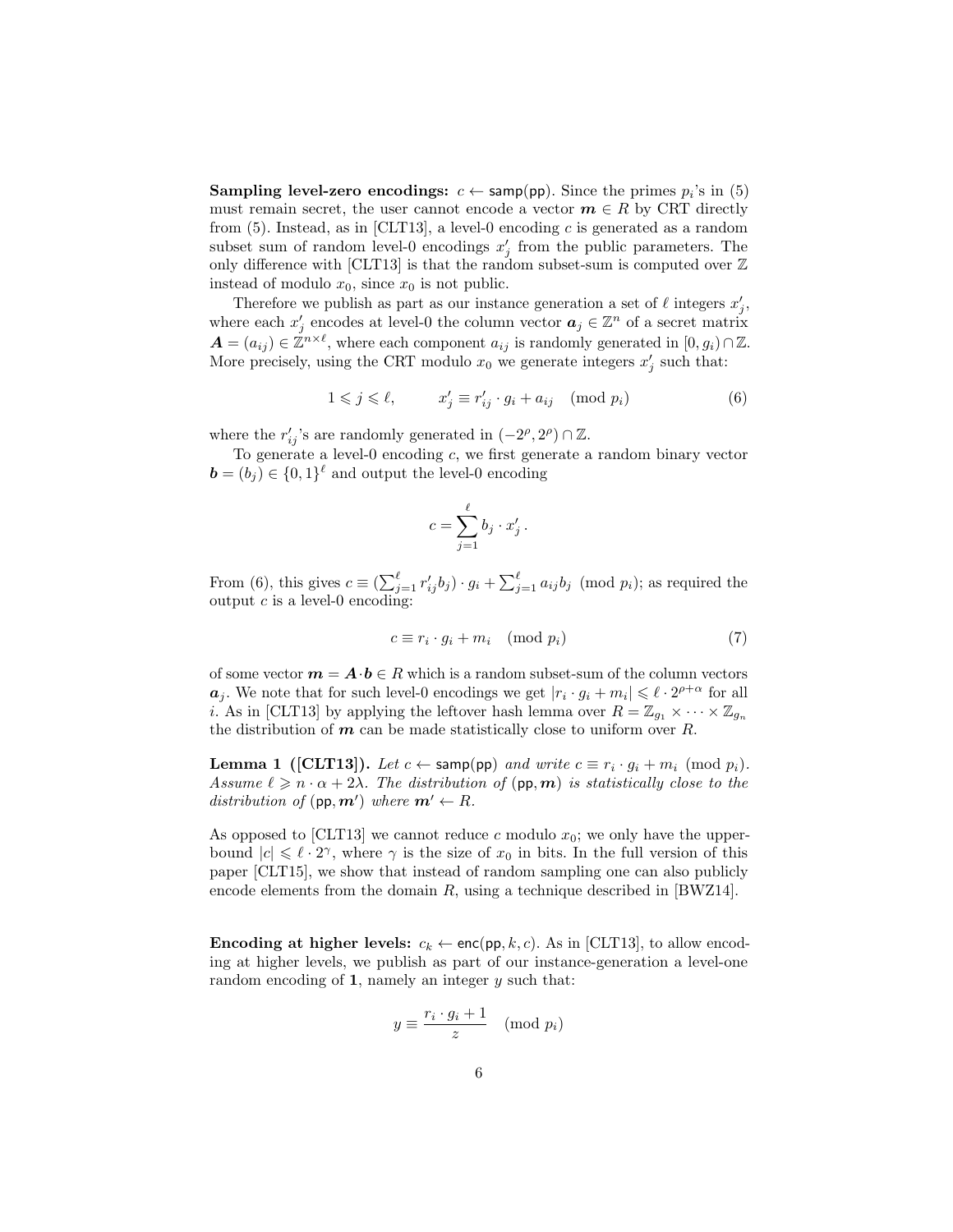for random  $r_i \in (-2^{\rho}, 2^{\rho}) \cap \mathbb{Z}$ ; as previously the integer y is computed by CRT modulo  $x_0$ . Given a level-0 encoding c of  $m \in R$  as given by (7), we can then compute a level-1 encoding of the same  $m$  by computing over  $\mathbb{Z}$ :

$$
c_1 = c \cdot y.
$$

Namely we obtain as required:

$$
c_1 \equiv \frac{r'_i \cdot g_i + m_i}{z} \pmod{p_i}
$$

for some integers  $r'_i$ . From  $|c| \leq \ell \cdot 2^{\gamma}$ , we obtain  $|c_1| \leq \ell \cdot 2^{2\gamma}$ .

The difference with [CLT13] is that we cannot reduce  $c_1$  modulo  $x_0$ . Instead we provide a ladder of level-1 encodings of zero  $X_j^{(1)}$  of increasing size, so that the size of a level-1 encoding can be progressively reduced down to the size of  $x_0$ , as in the DGHV scheme [DGHV10, Sec. 3.3.1]. Specifically, for  $j = 0, \ldots, \gamma + \lfloor \log_2 \ell \rfloor$ , we set:

$$
X_j^{(1)} = \textsf{CRT}_{p_1, \dots, p_n} \left( [r_{1j} \cdot g_1 / z]_{p_1}, \dots, [r_{nj} \cdot g_n / z]_{p_n} \right) + q_j \cdot x_0
$$

where  $r_{ij} \leftarrow (-2^{\rho}, 2^{\rho}) \cap \mathbb{Z}$  and  $q_j \leftarrow [2^{\gamma+j-1}/x_0, 2^{\gamma+j}/x_0) \cap \mathbb{Z}$ .

We can then iteratively reduce the size of  $c_1$  down to the size of  $x_0$ , first by  $X_{\gamma+}^{(1)}$  $\chi^{(1)}_{\gamma+[\log_2 \ell]}$  and eventually by  $X_0^{(1)}$ . Since the size reduction is done bit-by-bit, at each step some integer  $b_j \cdot X_j^{(1)}$  is subtracted from  $c_1$ , for  $b_j \in \{0,1\}$ . Therefore the noise increases additively by at most  $(\gamma + \lfloor \log_2 \ell \rfloor + 1) \cdot 2^{\rho}$  in absolute value. After reduction, the resulting encoding  $\hat{c}_1$  will be such that

$$
\hat{c}_1 \equiv (\hat{r}_i \cdot g_i + m_i)/z \pmod{p_i},\tag{8}
$$

with  $|\hat{r}_i \cdot g_i + m_i| \leq \ell \cdot 2^{\rho+\alpha} \cdot 2^{\rho+\alpha} + (\gamma + \lfloor \log_2 \ell \rfloor + 1) \cdot 2^{\rho} \leq 2\ell \cdot 2^{2\rho+2\alpha}$  for all *i*.

More generally to generate a level-k encoding we compute  $c_k = c_0 \cdot y^k$ , and the size of  $c_k$  can be iteratively reduced after each multiplication by y using ladders of similarly designed level-k encodings  $\{X_j^{(k')}\}_{j=0}^{\gamma+\lfloor \log_2 \ell \rfloor}$  for levels  $k'=1,\ldots,k$ .

**Re-randomization:**  $c' \leftarrow \text{reRand}(\text{pp}, k, \hat{c}_k)$ . Our re-randomization procedure is similar to [CLT13] except that again we cannot reduce the encodings modulo  $x_0$ . We describe the re-randomization of encodings at level  $k = 1$ ; the procedure can be easily adapted to randomize at level  $k > 1$ . We publish as part of our instance-generation a set of  $n + 1$  integers  $\Pi_i$ :

$$
1 \leq j \leq n+1, \qquad \Pi_j = \sum_{i=1}^n \varpi_{ij} \cdot g_i \cdot u_i + \varpi_{n+1,j} \cdot x_0
$$

where the  $u_i$ 's are appropriate CRT coefficients so that the  $\Pi_j$ 's are all level-1 random encodings of zero:

$$
1 \leqslant j \leqslant n+1, \qquad \Pi_j \equiv \frac{\varpi_{ij} \cdot g_i}{z} \pmod{p_i} \ .
$$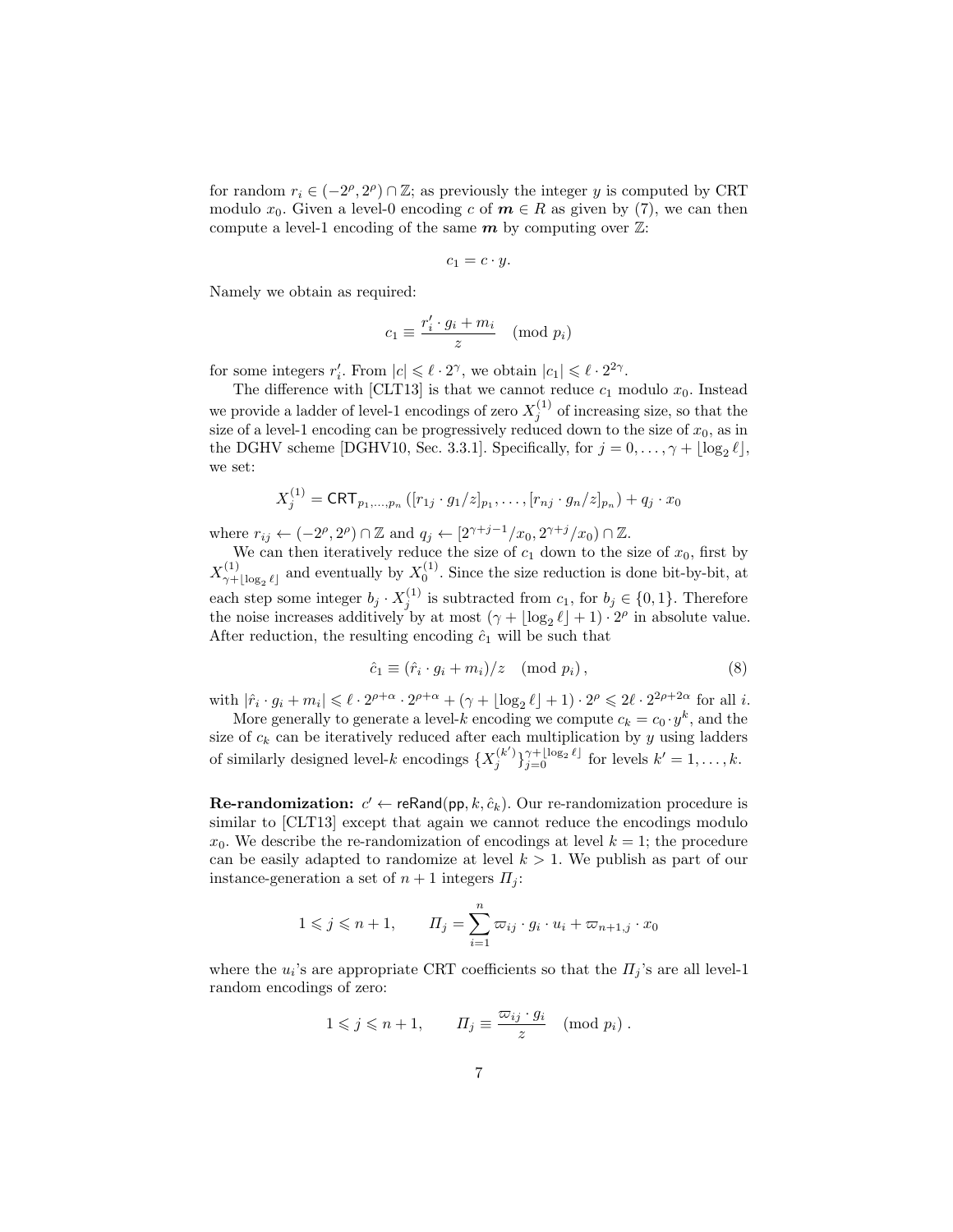Namely, we let for all  $1 \leq i \leq n$ :

$$
u_i := \left(z^{-1} \cdot \left(\frac{x_0}{p_i}\right)^{-1} \text{ mod } p_i\right) \cdot \frac{x_0}{p_i} \tag{9}
$$

The matrix  $\mathbf{\Pi} = (\varpi_{ij}) \in \mathbb{Z}^{(n+1)\times (n+1)}$  is a diagonally dominant matrix generated as follows: the non-diagonal entries are randomly and independently generated in  $(-2^{\rho}, 2^{\rho}) \cap \mathbb{Z}$ , while the diagonal entries are randomly generated in  $((n+1)2^{\rho}, (n+1)2^{\rho})$  $(2)2^{\rho})\cap\mathbb{Z}$ .

We also publish as part of our instance-generation a set of  $\tau$  integers  $x_i$ :

$$
1 \leqslant j \leqslant \tau, \qquad x_j = \sum_{i=1}^n r_{ij} \cdot g_i \cdot u_i + r_{n+1,j} \cdot x_0
$$

so that each  $x_j$  is a level-1 random encoding of zero:

$$
1 \leqslant j \leqslant \tau, \qquad x_j \equiv \frac{r_{ij} \cdot g_i}{z} \pmod{p_i}
$$

and where the column vectors of the matrix  $\mathbf{X} = (r_{ij}) \in \mathbb{Z}^{(n+1)\times \tau}$  are randomly and independently generated in the half-open parallelepiped spanned by the columns of the previous matrix  $\boldsymbol{\Pi}$ ; an algorithm to generate such  $r_i$ 's is described in [CLT13, App. E]; we obtain  $|r_{ij} \cdot g_i| \leqslant 3n2^{\rho+\alpha}$  for all  $i, j$ .

Given as input a (reduced) level-1 encoding  $\hat{c}_1$  as given by Equation (8), we randomize  $\hat{c}_1$  with a random subset-sum of the  $x_j$ 's and a linear combination of the  $\Pi_i$ 's, over  $\mathbb Z$ :

$$
c'_1 = \hat{c}_1 + \sum_{j=1}^{\tau} b_j \cdot x_j + \sum_{j=1}^{n+1} b'_j \cdot \Pi_j \tag{10}
$$

where  $b_j \leftarrow \{0,1\}$ , and  $b'_j \leftarrow [0,2^{\mu}) \cap \mathbb{Z}$ , where  $\mu := \rho + \alpha + \lambda$ . The following Lemma shows that as required the distribution of  $c_1$  is nearly independent of the input (as long as it encodes the same  $m$ ). This essentially follows from the "leftover hash lemma over lattices" of [CLT13, Sec. 4.2]; the proof is given in the full version of this paper [CLT15].

**Lemma 2.** Let the encodings  $c \leftarrow \textsf{sample}(pp)$ ,  $\hat{c}_1 \leftarrow \textsf{enc}(pp, 1, c)$ , and  $c'_1$  as given by (10). Write  $c'_1 \equiv (r_i \cdot g_i + m_i)/z \pmod{p_i}$  for all  $1 \leq i \leq n$  and  $r_{n+1} =$  $(c'_1 - \sum r_i \cdot g_i \cdot u_i)/x_0$ , and define  $\boldsymbol{r} = (r_1, \ldots, r_n, r_{n+1})^T$ . If  $2(\rho + \alpha + \lambda) \leq \eta$  and  $\tau \geq$  $(n+2)\cdot \rho+2\lambda$ , then the distribution of  $(pp, r)$  is statistically close to that of  $(pp, r')$ , where  $r' \in \mathbb{Z}^{n+1}$  is randomly generated in the half-open parallelepiped spanned by the column vectors of  $2^{\mu} \Pi$ . Moreover we have  $|r_i \cdot g_i + m_i| \leq 4n^2 \cdot 2^{2\rho + 2\alpha + \lambda}$  for all  $1 \leq i \leq n$ .

Finally, we can reduce the size of  $c'_1$  down to the size of  $x_0$  using the ladder  $\{X_j^{(1)}\}$ , and we obtain an encoding  $\hat{c}'_1$ . Writing  $\hat{c}'_1 \equiv (\hat{r}'_i \cdot g_i + m_i)/z$  (mod  $p_i$ ), we obtain

$$
|\hat{r}_i' \cdot g_i + m_i| \leq 4n^2 \cdot 2^{2\rho + 2\alpha + \lambda} + (\gamma + \lfloor \log_2 \ell \rfloor + 1) \cdot 2^{\rho} \leq 5n^2 \cdot 2^{2\rho + 2\alpha + \lambda}.
$$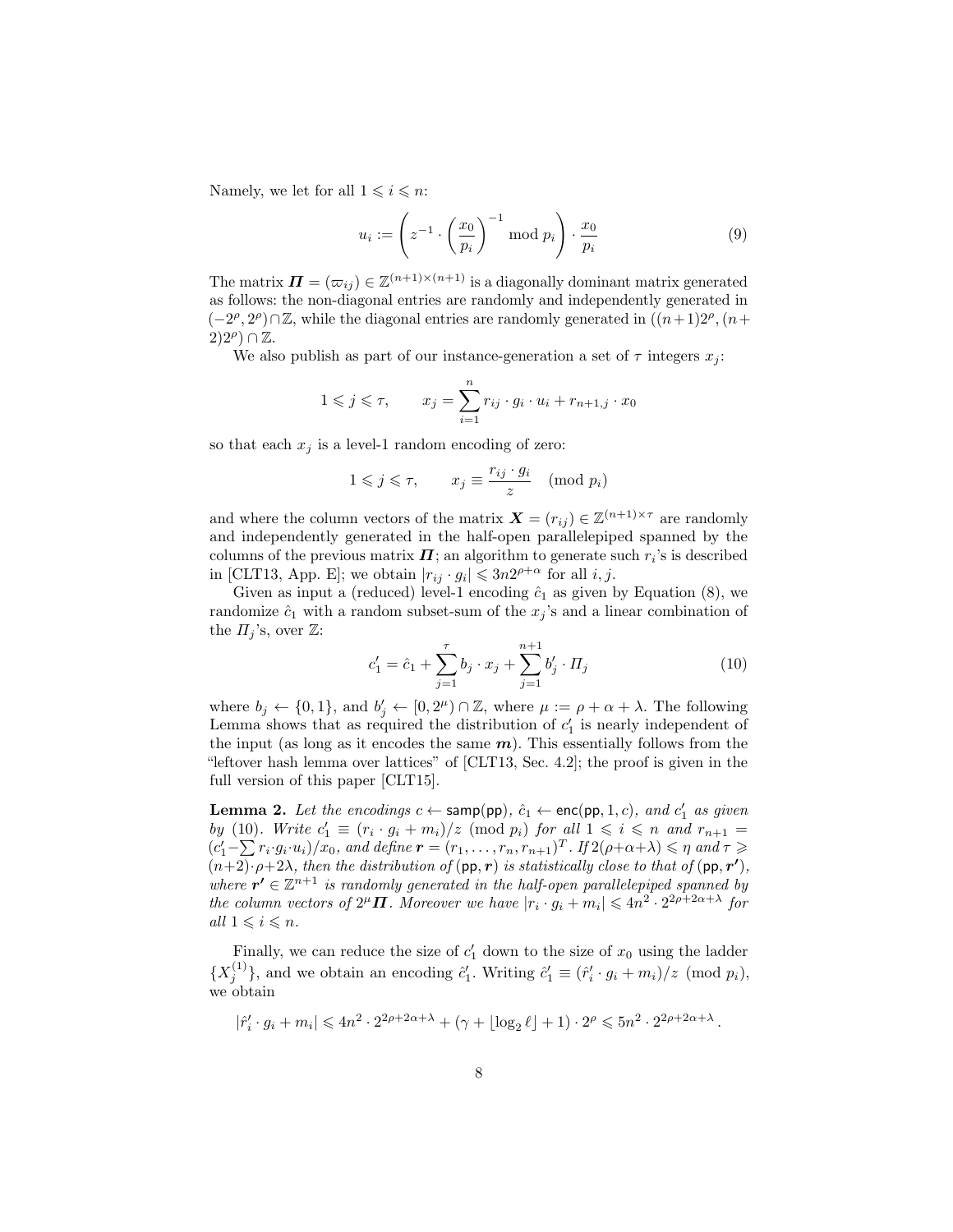Adding, negating and multiplying encodings. As in [CLT13] we can add, negate and multiply encodings. The difference is that we do those operations over  $\mathbb Z$  instead of modulo  $x_0$ . More precisely, given level-one encodings  $v_j$  of vectors  $m_j \in \mathbb{Z}^n$  for  $1 \leqslant j \leqslant \kappa$ , with  $v_j \equiv (r_{ij} \cdot q_i + m_{ij})/z \pmod{p_i}$ , we compute over Z:

$$
v = \prod_{j=1}^{\kappa} v_j.
$$

This gives:

$$
v \equiv \frac{\prod_{j=1}^{\kappa} (r_{ij} \cdot g_i + m_{ij})}{z^{\kappa}} \equiv \frac{r_i \cdot g_i + \left(\prod_{j=1}^{\kappa} m_{ij}\right) \mod g_i}{z^{\kappa}} \pmod{p_i}
$$

for some integers  $r_i \in \mathbb{Z}$ . Hence we obtain a level- $\kappa$  encoding of the vector m obtained by componentwise product of the vectors  $m_j$ , as long as the components do not wrap modulo  $p_i$ , that is  $\prod_{j=1}^k (r_{ij} \cdot g_i + m_{ij}) < p_i$  for all i. Then, using the ladder  $X_j^{(\kappa)}$  one can reduce its size down to the size of  $x_0$ , at the cost of an additive increase in absolute value of the noise.

In multipartite Diffie-Hellman key exchange we compute the product of  $\kappa$ level-1 encodings from reRand and one level-0 encoding from samp, which gives from previous bounds for all i:

$$
|r_i| \leqslant (6n^2 2^{2\rho + 2\alpha + \lambda})^{\kappa} \cdot \ell \cdot 2^{\rho + 1}
$$

In Section 5 we describe an optimization in which we publish a multiple  $x'_0$  of  $x_0$ ; then all intermediate encodings can be reduced modulo  $x'_0$ , instead of using a ladder of encodings of zero; only at the last stage do we need a ladder of a few level- $\kappa$  encodings of zero.

**Zero testing.** isZero(pp,  $p_{zt}$ , c)  $\stackrel{?}{=} 0/1$ . To prevent the Cheon et al. attack, we keep the same encoding as in (1) but we compute the  $p_{zt}$  differently; this is the most important difference. Let c be a level- $\kappa$  encoding. We assume  $0 \leqslant c < x_0$ , as a result of approximate modular reduction using a ladder of level- $\kappa$  encodings of 0. From (5) we can write by CRT:

$$
c \equiv \sum_{i=1}^{n} \left( \frac{r_i \cdot g_i + m_i}{z^{\kappa}} \bmod p_i \right) \cdot \left( \left( \frac{x_0}{p_i} \right)^{-1} \bmod p_i \right) \cdot \frac{x_0}{p_i} \pmod{x_0}
$$
  

$$
c \equiv \sum_{i=1}^{n} \left( r_i + m_i \cdot g_i^{-1} \bmod p_i \right) \cdot \left( g_i \cdot z^{-\kappa} \cdot \left( \frac{x_0}{p_i} \right)^{-1} \bmod p_i \right) \cdot \frac{x_0}{p_i} \pmod{x_0}
$$

Therefore we can write over the integers:

$$
c = \sum_{i=1}^{n} (r_i + m_i \cdot g_i^{-1} \bmod p_i) \cdot u'_i - a \cdot x_0
$$
 (11)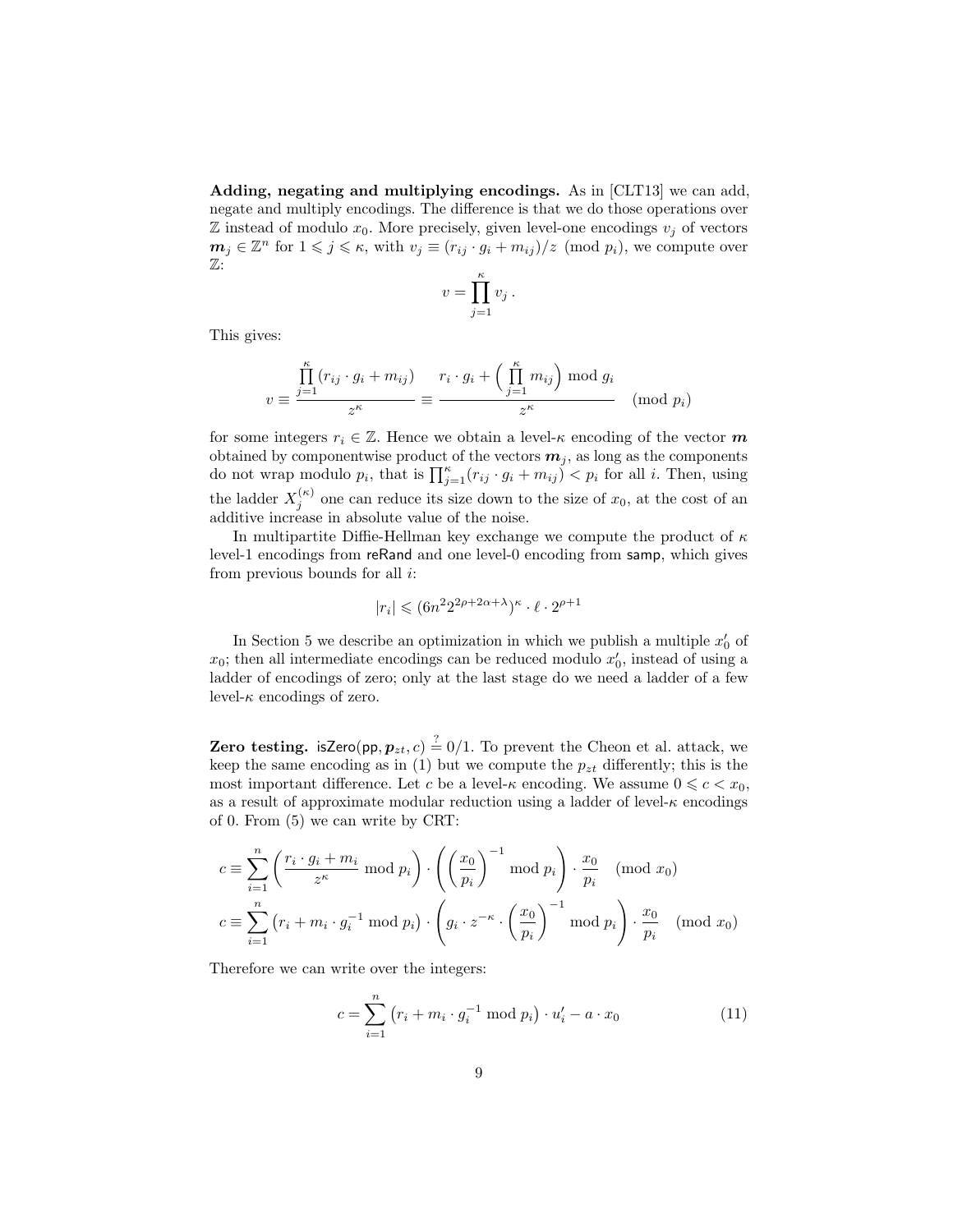for some integer  $a$ , where the  $u_i$ 's are the scaled CRT coefficients:

$$
u'_{i} = \left(g_{i} \cdot z^{-\kappa} \cdot \left(\frac{x_{0}}{p_{i}}\right)^{-1} \text{ mod } p_{i}\right) \cdot \frac{x_{0}}{p_{i}}
$$
(12)

We generate a random prime integer N of size  $\gamma + 2\eta + 1$  bits. Using LLL in dimension 2, we obtain<sup>5</sup> pairs of nonzero integers  $(\alpha_i, \beta_i)$  satisfying:

$$
|\alpha_i| < 2^{\eta - 1} \qquad |\beta_i| \leqslant \frac{4}{3} \cdot \frac{N}{2^{\eta - 1}} < 2^{2 - \eta} \cdot N \qquad \beta_i \equiv \alpha_i \cdot (u'_i / p_i) \pmod{N}.
$$

We also generate as in [CLT13] an integer matrix  $\mathbf{H} = (h_{ij}) \in \mathbb{Z}^{n \times n}$  such that **H** is invertible in Z and both  $||H^T||_{\infty} \leq 2^{\beta}$  and  $||(H^{-1})^T||_{\infty} \leq 2^{\beta}$ , for some parameter  $\beta$  specified later; here  $\|\cdot\|_{\infty}$  is the operator norm on  $n \times n$ matrices with respect to the  $\ell^{\infty}$  norm on  $\mathbb{R}^n$ . A technique for generating such H is discussed in the full version of this paper [CLT15]. We then publish as part of our instance generation the following zero-testing vector  $p_{zt} \in \mathbb{Z}^n$ :

$$
(\boldsymbol{p}_{zt})_j = \sum_{i=1}^n h_{ij} \cdot \alpha_i \cdot p_i^{-1} \bmod N
$$
 (13)

To determine whether a level- $\kappa$  encoding c is an encoding of zero or not, we compute the vector  $\boldsymbol{\omega} = c \cdot \boldsymbol{p}_{zt} \mod N$  and test whether  $\|\boldsymbol{\omega}\|_{\infty}$  is small:

isZero(pp, 
$$
\mathbf{p}_{zt}, c
$$
) = 
$$
\begin{cases} 1 & \text{if } ||c \cdot \mathbf{p}_{zt} \text{ mod } N ||_{\infty} < N \cdot 2^{-\nu} \\ 0 & \text{otherwise} \end{cases}
$$

for some parameter  $\nu$  specified later.

Namely for a level- $\kappa$  ciphertext c we obtain from (11):

$$
(\omega)_j = (c \cdot \mathbf{p}_{zt} \bmod N)_j = \sum_{i=1}^n h_{ij} \cdot \alpha_i \cdot p_i^{-1} \cdot c \bmod N
$$
  
= 
$$
\sum_{i=1}^n h_{ij} \cdot \alpha_i \cdot p_i^{-1} \cdot \left( \sum_{k=1}^n (r_k + m_k \cdot g_k^{-1} \bmod p_k) \cdot u'_k - a \cdot x_0 \right) \bmod N
$$

which gives:

$$
(\omega)_j = \sum_{i=1}^n h_{ij} \cdot \left( \left( r_i + m_i \cdot g_i^{-1} \bmod p_i \right) \cdot \beta_i + \alpha_i \cdot \sum_{k=1, \, k \neq i}^n \left( r_k + m_k \cdot g_k^{-1} \bmod p_k \right) \cdot \frac{u'_k}{p_i} - a \cdot \alpha_i \cdot \frac{x_0}{p_i} \right) \bmod N \tag{14}
$$

<sup>5</sup> More precisely, we apply Legendre reduction to the 2-dimensional lattice generated by the rows of  $\left(\begin{array}{c} \lceil N/B^2 \rceil & u'_i/p_i \bmod N \end{array}\right)$ 0  $N$ ), where  $B = (3/4)^{1/4} 2^{\eta-1}$ . The shortest vector is of the form  $(\alpha_i \lceil N/B^2 \rceil, \beta_i)$ .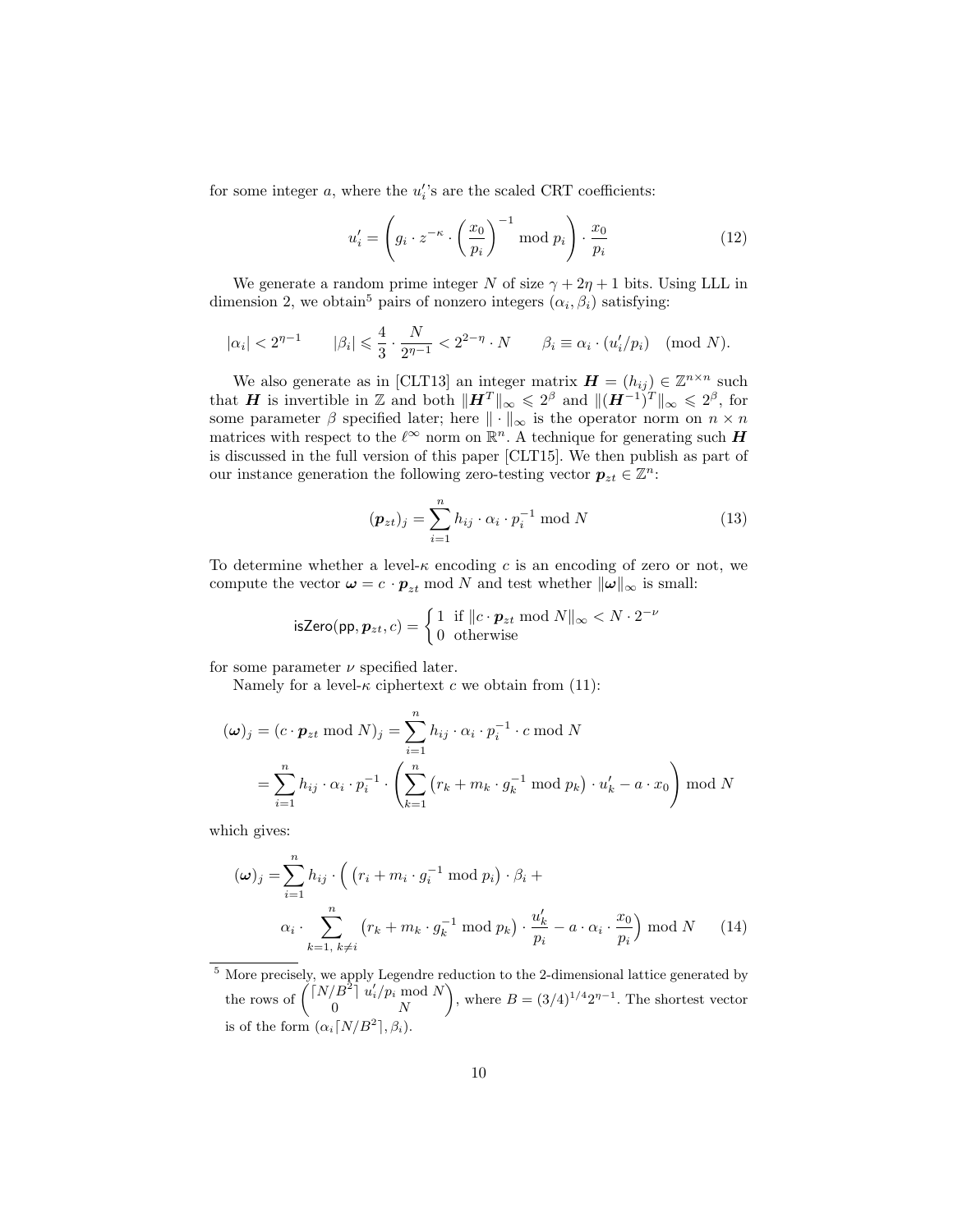Recall that  $\alpha_i$  is at most  $\eta - 1$  bits, therefore  $\alpha_i \cdot u'_k/p_i$  has size at most  $\eta - 1 + \gamma - (\eta - 1) = \gamma$  bits; the integer  $\alpha_i \cdot x_0/p_i$  has size also at most  $\gamma$  bits; moreover  $\beta_i$  is at most  $|N| - \eta + 1$  bits. Therefore in Equation (14) the integers  $\beta_i$ ,  $\alpha_i \cdot u_k/p_i$  and  $\alpha_i \cdot x_0/p_i$  are all small compared to N. This implies that if  $m_i = 0$  for all  $1 \leq i \leq n$ , then  $\omega_j$  will be small compared to N, when the  $r_i$ 's are small enough, i.e. a limited number of additions/multiplications on encodings has been performed. Conversely if  $m_i \neq 0$  for some i we show that  $\|\omega\|_{\infty}$  must be large. This shows the correctness of our zero-testing procedure. More precisely we prove the following lemma in the full version of this paper [CLT15].

**Lemma 3.** Let n,  $\eta$ ,  $\alpha$  and  $\beta$  be as in our parameter setting. Let  $\rho_f$  be such that  $\alpha + \log_2 n < \rho_f \leq \eta - 2\beta - 2\alpha - \lambda - 8$ , and let  $\nu = \eta - \rho_f - \beta - \lambda - 3 \geq 2\alpha + \beta + 5$ . Let c be such that  $c \equiv (r_i \cdot g_i + m_i)/z^{\kappa} \pmod{p_i}$  for all  $1 \leq i \leq n$ , where  $0 \leqslant m_i < g_i$  for all i. Let  $\mathbf{r} = (r_i)_{1 \leqslant i \leqslant n}$  and assume that  $\|\mathbf{r}\|_{\infty} < 2^{\rho_f}$ . If  $\mathbf{m} = 0$ then  $\|\omega\|_{\infty} < 2^{-\nu-\lambda} \cdot N$ . Conversely if  $m \neq 0$  then  $\|\omega\|_{\infty} > 2^{-\nu+2} \cdot N$ .

**Extraction.**  $sk \leftarrow \text{ext}(pp, p_{zt}, u_{\kappa})$ . This part is essentially the same as in [GGH13a]. To extract a random function of the vector  $m$  encoded in a level- $\kappa$ encoding c, we multiply c by the zero-testing parameter  $p_{zt}$  modulo N, collect the  $\nu$  most significant bits of each of the *n* components of the resulting vector, and apply a strong randomness extractor (using the seed s from pp):

$$
\mathsf{ext}(pp, p_{zt}, c) = \mathsf{Extract}_{s}(\mathsf{msbs}_{\nu}(c \cdot p_{zt} \bmod N))
$$

where  $\text{msbs}_{\nu}$  extracts the  $\nu$  most significant bits of the result.

Namely if two encodings c and  $c^{\prime}$  encode the same  $m \in \mathbb{Z}^n$  then from Lemma 3 we have  $\|(c - c') \cdot p_{zt} \mod N\|_{\infty} < N \cdot 2^{-\nu - \lambda}$ , and therefore we expect that  $\omega = c \cdot p_{zt} \mod N$  and  $\omega' = c' \cdot p_{zt} \mod N$  agree on their  $\nu$  most significant bits, and therefore extract to the same value.

Conversely if  $c$  and  $c'$  encode different vectors then by Lemma 3 we must have  $||(c - c') \cdot p_{zt} \mod N||_{\infty} > N \cdot 2^{-\nu+2}$ , and therefore the  $\nu$  most significant bits of the corresponding  $\omega$  and  $\omega'$  must be different. This implies that for random  $m \in R = \mathbb{Z}_{g_1} \times \cdots \times \mathbb{Z}_{g_n}$  the min-entropy of  $\mathsf{msbs}_\nu(c \cdot \boldsymbol{p}_{zt} \bmod N)$  when c encodes m is at least  $\log_2 |R| \geqslant n(\alpha - 1)$ . Therefore we can use a strong randomness extractor to extract a nearly uniform bit-string of length  $\lfloor \log_2 |R| \rfloor - \lambda$ .

This concludes the description of our new multilinear encoding scheme.

Remark 1. By comparing equations (2) and (4) we see that the original CLT scheme is a particular case with  $N = x_0$  and  $\alpha_i = 0$  for all  $1 \leq i \leq n$ . Therefore the main difference of our construction is that it incorporates the additional term  $a$ , which depends on the  $r_i$ 's in a non-linear way; this is to prevent the Cheon et al. attack (see Section 3).

### 2.2 Setting the Parameters

The constraints on the system parameters are similar to [CLT13].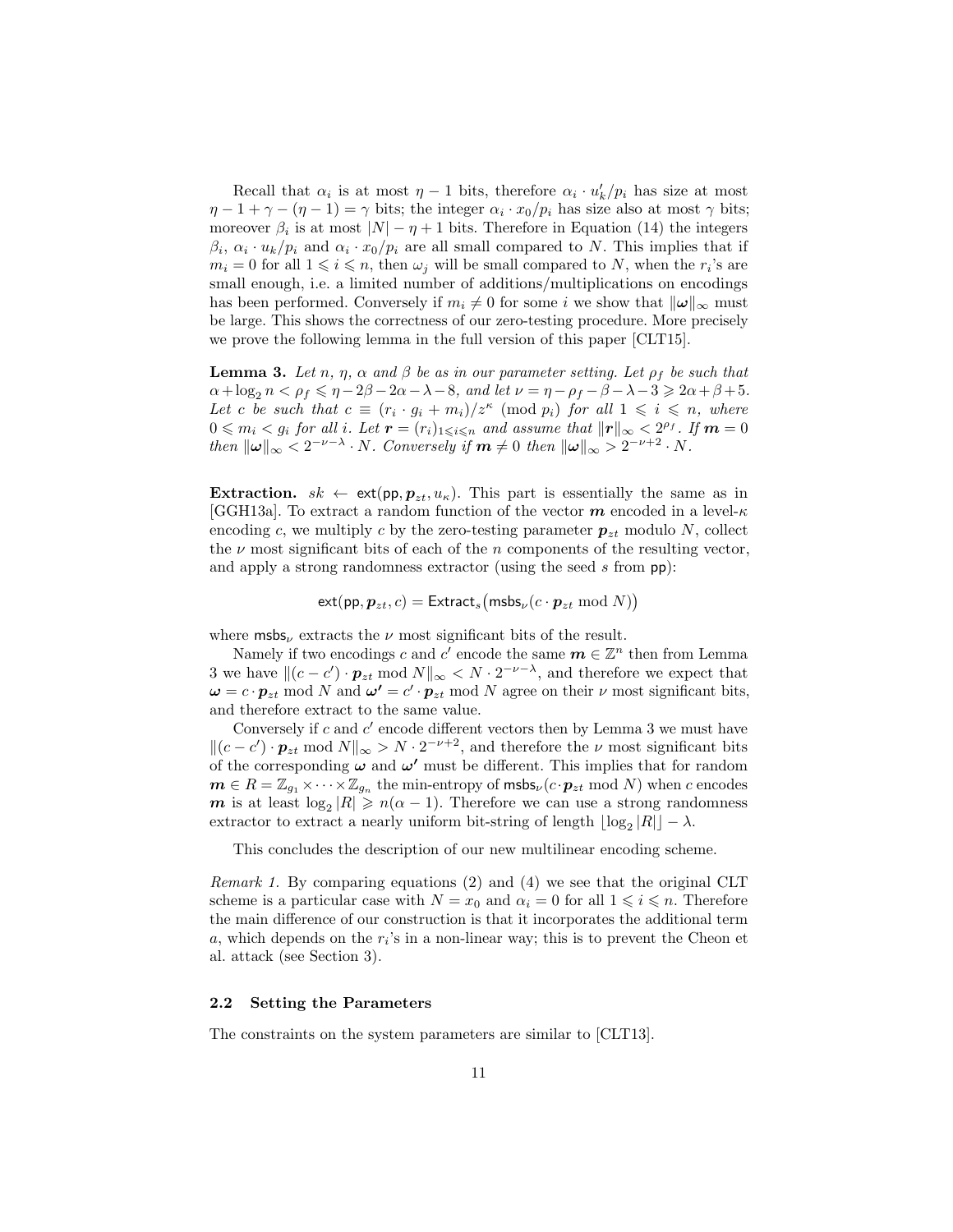- The bit-size  $\rho$  of the randomness used for encodings must satisfy  $\rho = \Omega(\lambda)$ to avoid brute force attack on the noise. The improved attacks from [CN12] and [LS14] both have complexity  $\tilde{\mathcal{O}}(2^{\rho/2})$ , but with a large overhead, so in practice we can take  $\rho = \lambda$ .
- The bit-size  $\alpha$  of the primes  $g_i$  must be large enough so that the order of the group  $R = \mathbb{Z}_{g_1} \times \cdots \times \mathbb{Z}_{g_n}$  does not contain small prime factors (see the full version of this paper [CLT15]). One can take  $\alpha = \lambda$ .
- The parameter  $n$  must be large enough to thwart lattice-based attacks on the encodings, namely  $n = \omega(\eta \log \lambda)$ ; see Section 4.
- The number  $\ell$  of level-0 encodings  $x'_j$  for samp must satisfy  $\ell \geq n \cdot \alpha + 2\lambda$  in order to apply the leftover hash lemma; see Lemma 1.
- The number  $\tau$  of level-1 encodings  $x_i$  must satisfy  $\tau \geq (n+2) \cdot \rho + 2\lambda$  in order to apply the leftover hash lemma over lattices; see Lemma 2.
- As a conservative security precaution, we take  $\beta = 3\lambda$  (see the full version of this paper [CLT15]).
- The bit-size  $\eta$  of the primes  $p_i$  must satisfy  $\eta \geq \rho_f + 2\alpha + 2\beta + \lambda + 8$ , where  $\rho_f$  is the maximum bit size of the randoms  $r_i$  a level- $\kappa$  encoding (see Lemma 3). When computing the product of  $\kappa$  level-1 encodings and an additional level-0 encoding (as in a multipartite Diffie-Hellman key exchange with  $\kappa + 1$ users), one obtains  $\rho_f = \kappa \cdot (2\rho + 2\alpha + \lambda + 2\log_2 n + 3) + \rho + \log_2 \ell + 1$  (see previous Section).
- We set  $\nu = \eta \rho_f \lambda \beta 3$  for the number of most significant bits to extract (see Lemma 3).

### 2.3 Security of Our Construction

As in the original CLT scheme [CLT13] and in the GGH scheme [GGH13a] the security of our construction does not seem to be reducible to more classical assumptions, such as for example the Approximate-GCD problem. To prove the security of the one-round  $(\kappa + 1)$ -way Diffie-Hellman key exchange protocol, as in [GGH13a] one must therefore make the assumption that solving the Graded DDH problem (GDDH) is hard in our scheme; see the full version of this paper [CLT15].

# 3 Cheon et al. Attack

The goal of this section is to argue that the Cheon et al. attack  $\text{[CHL+15]}$  is prevented in our new construction.

#### 3.1 Attack Description

We first recall the Cheon et al. attack against the original CLT scheme. This attack makes use of low-level encodings of 0: if such encodings are made public,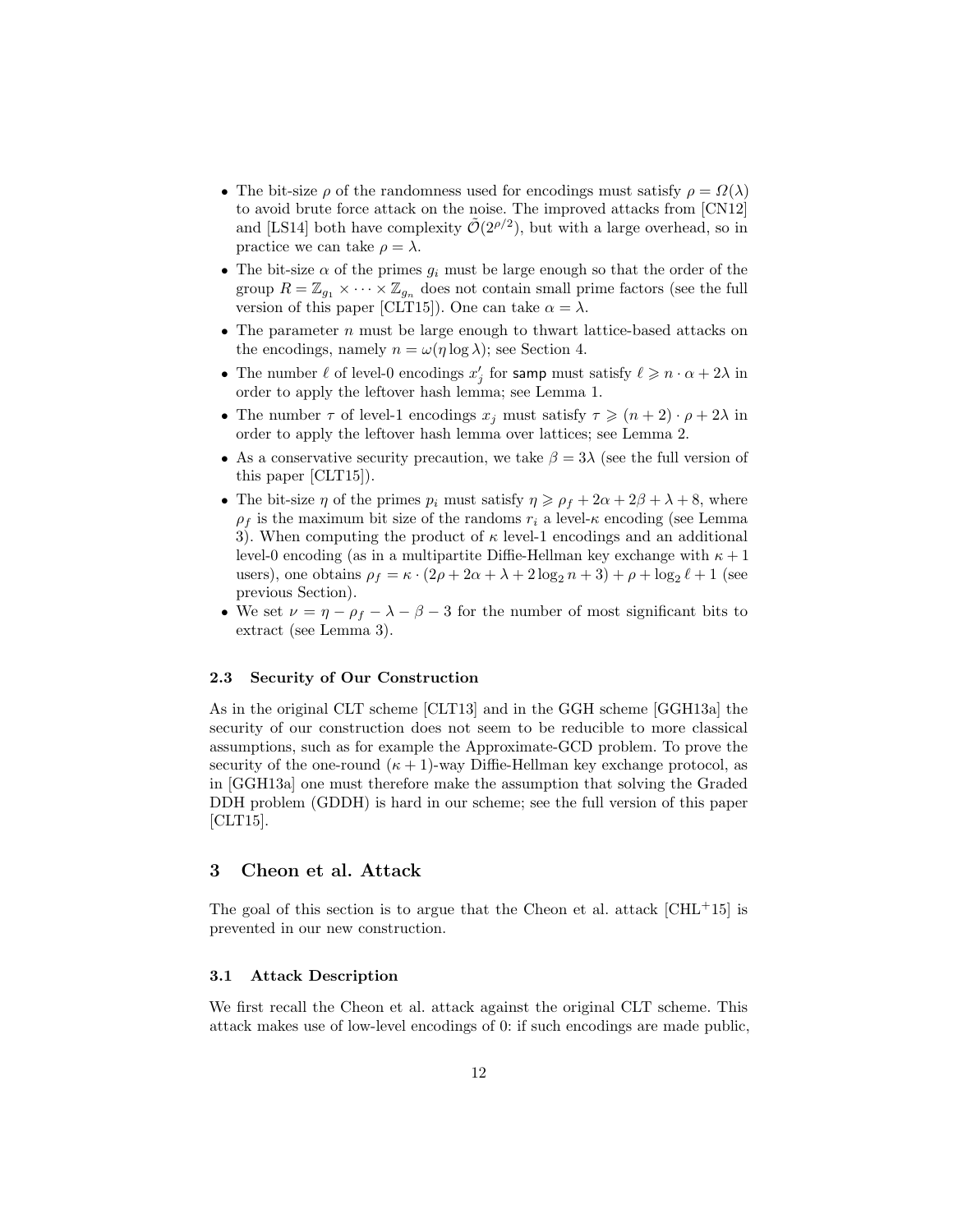one can recover in polynomial time all secret parameters. In the CLT scheme such encodings of 0 are used for the rerandomization procedure, therefore the Cheon et al. attack leads to a complete break of CLT.

In the following we describe a slight simplification of  $\rm [CHL^+15]$  in which only a single ciphertext c is used instead of two ciphertexts  $c_0$  and  $c_1$ ; this enables to obtain as eigenvalues directly the CRT components of c, instead of the ratios of the CRT components of  $c_0$  and  $c_1$ . For simplicity we assume  $\kappa = 2$ ; the attack is easily extended to any  $\kappa > 2$ . Let c be a level-0 encoding with  $c \equiv c_i \pmod{p_i}$ . Let x be a level-1 encoding with  $x \equiv x_i/z \pmod{p_i}$ , and let x' be a level-1 encoding of 0 with  $x' \equiv r'_i \cdot g_i/z \pmod{p_i}$ . Let c' be the level- $\kappa$  product encoding

$$
c' = x \cdot c \cdot x' \bmod x_0
$$

From  $c' \equiv x_i \cdot c_i \cdot r'_i \cdot g_i \cdot z^{-2} \pmod{p_i}$ , we obtain by CRT:

$$
c' \equiv \sum_{i=1}^{n} x_i \cdot c_i \cdot r'_i \cdot u_i \pmod{x_0}
$$
 (15)

with the CRT coefficients:

$$
u_i = \left(g_i \cdot z^{-2} \cdot \left(\frac{x_0}{p_i}\right)^{-1} \text{ mod } p_i\right) \cdot \frac{x_0}{p_i}
$$

In the original CLT scheme, the zero-testing parameter  $p_{zt}$  is given by

$$
p_{zt} = \sum_{i=1}^{n} h_i \cdot (z^2 \cdot g_i^{-1} \bmod p_i) \cdot \frac{x_0}{p_i} \bmod x_0
$$

Using  $p_{zt} \cdot u_i \equiv h_i \cdot x_0/p_i \pmod{x_0}$  for all  $1 \leq i \leq n$ , we obtain from (15):

$$
\omega = [p_{zt} \cdot c']_{x_0} = \sum_{i=1}^{n} x_i \cdot c_i \cdot r'_i \cdot h_i \cdot x_0 / p_i \tag{16}
$$

where the last equality holds over  $\mathbb Z$  because  $c'$  is an encoding of 0.

More generally, let  $x_j$  be level-1 encodings with  $x_j \equiv x_{ij}/z \pmod{p_i}$ , and let  $x'_k$  be a level-1 encodings of 0 with  $x'_k \equiv r'_{ik} \cdot g_i/z$  (mod  $p_i$ ). One can therefore compute for  $1 \leq j, k \leq n$ :

$$
\omega_{jk} = [(x_j \cdot c \cdot x'_k) \cdot p_{zt}]_{x_0} \tag{17}
$$

which gives as previously:

$$
\omega_{jk} = \sum_{i=1}^{n} x_{ij} \cdot c_i \cdot r'_{ik} \cdot h_i \cdot x_0 / p_i \tag{18}
$$

over the integers. We note that  $\omega_{ik}$  is a diagonal quadratic form over  $\mathbb Z$  in the  $x_{ij}$ 's and the  $r'_{ik}$ 's. By spanning  $1 \leqslant j, k \leqslant n$ , one can construct a matrix  $\boldsymbol{W_c} = (\omega_{jk})_{1\leqslant j,k \leqslant n}$  such that

$$
W_c = X \times C \times R, \qquad (19)
$$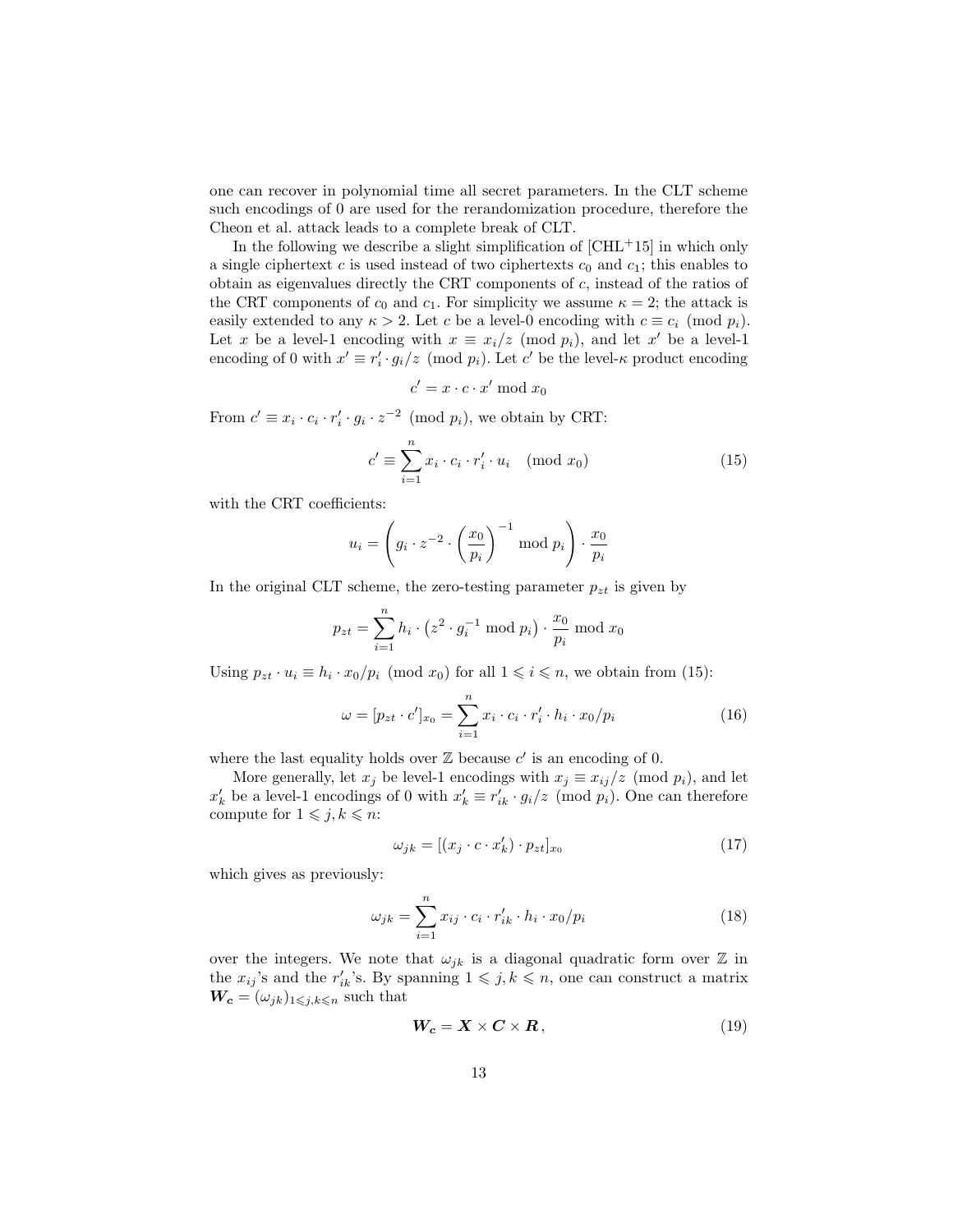where  $\boldsymbol{C} = \textsf{diag}(c_1, c_2, \dots, c_n), \boldsymbol{X} = (x_{ij} \cdot h_i \cdot x_0/p_i)_{1 \leqslant j,i \leqslant n}$  and  $\boldsymbol{R} = (r'_{ik})_{1 \leqslant i,k \leqslant n}$ .

We perform the same computation with  $c = 1$  in (17); one can therefore compute a matrix  $W_1$  such that  $W_1 = X \times I \times R$ , where I is the  $n \times n$  identity matrix. Finally, one can publicly compute:

$$
W = W_c \cdot W_1^{-1} = X \times C \times X^{-1}.
$$

Since  $\boldsymbol{C}$  is a diagonal matrix, by computing the eigenvalues of  $\boldsymbol{W}$  one can recover the  $c_i$ 's, and then the  $p_i$ 's. Finally, Cheon et al. describe how to recover all the other secret values in [CHL+15].

Extension. A similar attack applies against two independent approaches to fix the CLT scheme, [GGHZ14, Sec. 7] and [BWZ14], proposed shortly after the Cheon et al. attack. Namely, although the two countermeasures do not expose encodings of zero, the value  $\omega$  from the zero-testing procedure can still be expressed as a diagonal quadratic form in the CRT components of encodings, as in Equation (18), hence the two countermeasure can be broken by the same technique; we refer to [CLT14] for a description of the modified attacks.

### 3.2 Non-Applicability of Cheon et al. Attack

In this section we explain why the above attack does not apply against our new scheme. As previously we let x be a level-1 encoding with  $x \equiv x_i/z \pmod{p_i}$ , and let x' be a level-1 encoding of 0 with  $x' \equiv r'_i \cdot g_i/z \pmod{p_i}$ . We consider as previously the level- $\kappa$  product encoding, with  $\kappa = 2$ :

$$
c'=x\cdot c\cdot x'
$$

Here we cannot reduce  $c'$  modulo  $x_0$  since  $x_0$  is kept private; instead we must use a ladder of level-2 encodings of zero. Let  $c''$  be the resulting encoding, with  $0 \leq c'' < x_0$ ; we obtain:

$$
c'' \equiv c' + \frac{s_i \cdot g_i}{z^2} \pmod{p_i}
$$

for some integers  $s_i$  of size roughly  $\rho$  bits. Therefore instead of (15) we obtain over the integers:

$$
c'' = \sum_{i=1}^{n} (x_i \cdot c_i \cdot r'_i + s_i) \cdot u_i - a \cdot x_0
$$
 (20)

for some integer a. Using the new definition of  $p_{zt} \in \mathbb{Z}_N$ , and letting  $v_i =$  $p_{zt} \cdot u_i \mod N$  for all  $1 \leq i \leq n$  and  $v_0 = p_{zt} \cdot x_0 \mod N$ , we obtain from (20):

$$
\omega = [p_{zt} \cdot c'']_N = \sum_{i=1}^n (x_i \cdot c_i \cdot r'_i + s_i) \cdot v_i - a \cdot v_0 \tag{21}
$$

where as previously the last equality holds over  $\mathbb{Z}$ .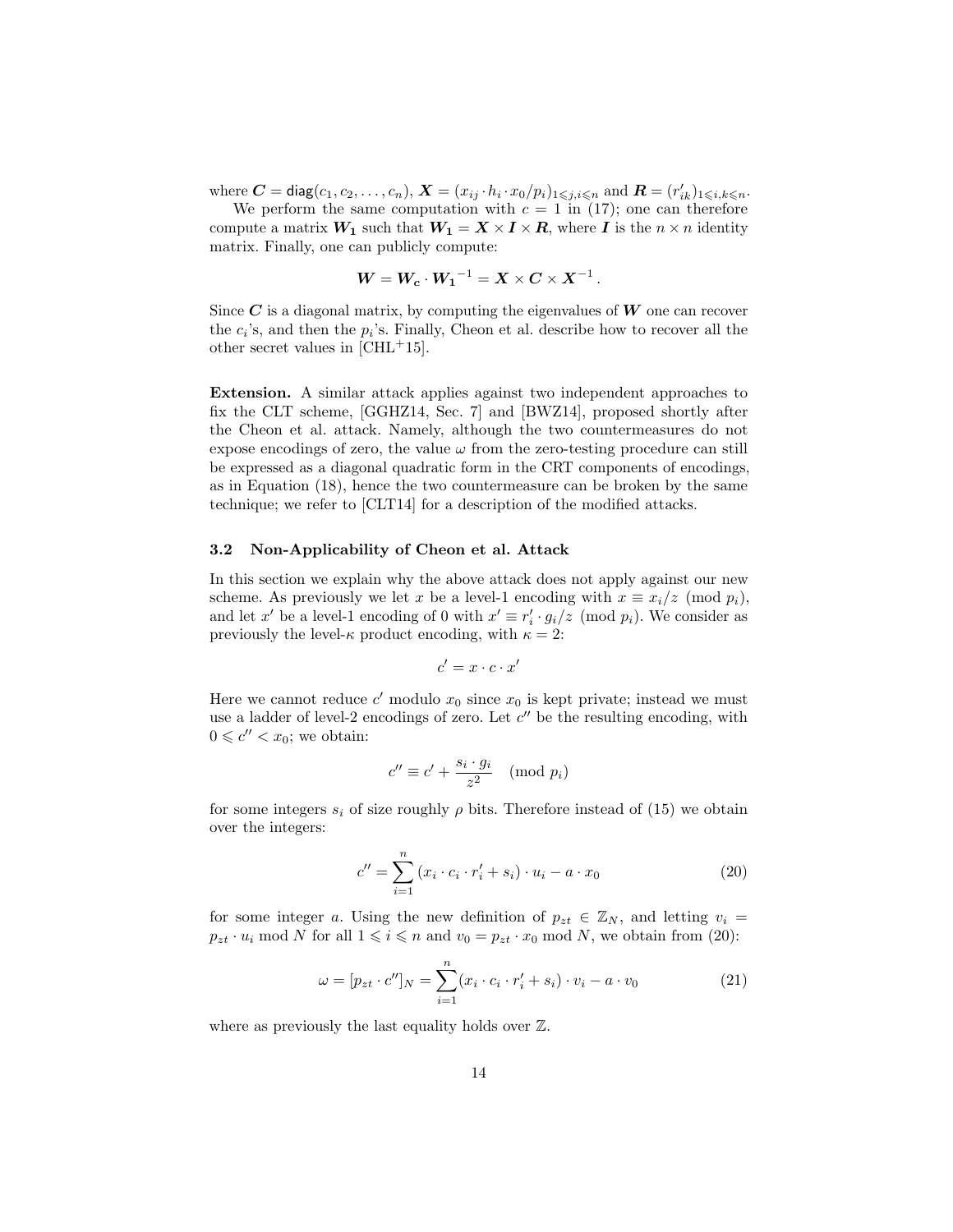Now comparing equalities (16) and (21), we see that we obtain two additional terms: the  $s_i$ 's and the integer a. The  $s_i$ 's come from reducing  $c'$  with the ladder of level- $\kappa$  encodings of 0, so that eventually  $0 \leq c'' < x_0$ ; therefore the  $s_i$ 's depend on  $x \cdot c \cdot x'$  in a non-linear way. Similarly the integer a in (21), which is the quotient of the division of  $\sum_{i=1}^{n} (x_i \cdot c_i \cdot r'_i + s_i) \cdot u_i$  by  $x_0$ , depends on the  $x_i \cdot c_i \cdot x'_i$  in a non-linear way. Therefore, if we apply Cheon et al. attack, we do not obtain a quadratic form as in (18) anymore.

More precisely, we can let as previously  $x_j$  be level-1 encodings with  $x_j \equiv x_{ij}/z$ (mod  $p_i$ ), and let  $x'_k$  be a level-1 encodings of 0 with  $x'_k \equiv r'_{ik} \cdot g_i/z$  (mod  $p_i$ ). As previously for all  $1 \leq j, k \leq n$ , we can compute the product encodings  $c'_{jk} = x_j \cdot c \cdot x'_k$  and we let  $c''_{jk}$  be the encodings obtained after reducing  $c'_{jk}$  such that  $0 \leq c''_{jk} < x_0$ , using the ladder of level- $\kappa$  encodings of zero. This gives:

$$
\omega_{jk} = [p_{zt} \cdot c_{jk}']_N = \sum_{i=1}^n (x_{ij} \cdot c_i \cdot r_{ik}' + s_{ijk}) \cdot v_i - a_{jk} \cdot v_0 \tag{22}
$$

for integers  $s_{ijk}$  and  $a_{jk}$ . Compared to (18), we see that the previous equation has two additional terms  $s_{ijk}$  and  $a_{jk}$ . As previously we can write:

$$
W_c = X \times C \times R + S - A \cdot v_0 \tag{23}
$$

for some matrices  $S$  and  $\tilde{A}$ . However we see that the previous attack does not apply, because of the additional terms  $S$  and  $A \cdot v_0$ . Namely if as previously we perform the same computation with  $c = 1$ , we obtain:

$$
W_1 = X \times I \times R + S' - A' \cdot v_0 \tag{24}
$$

but as opposed to the CLT scheme we cannot get a simple expression for  $W =$  $W_c \times W_1^{-1}$ . More generally, as opposed to the CLT case, it seems difficult to extract useful information about C from the matrices  $W_c$  and  $W_1$ , since in equations (23) and (24) all terms  $X, R, S, S', A, A'$  and  $v_0$  are unknown.

Remark 2. If we do not reduce  $c'_{jk}$  with the ladder of encodings, the  $s_{ijk}$  terms disappear but the integers  $a_{jk}$  becomes too large and (22) does not hold over  $\mathbb Z$ anymore. The equation still holds modulo  $N$ , however there is still the additional term  $a_{jk}$  that prevents the Cheon et al. attack.

#### 3.3 Attack with Known  $x_0$ .

In this section we describe an extension of the Cheon et al. attack against our scheme when  $x_0$  is known; this explains why  $x_0$  must be kept secret in our scheme.

When  $x_0$  is known, we can reduce the previous ciphertexts  $c'_{jk}$  modulo  $x_0$ , and therefore the  $s_{ijk}$  terms in (22) disappear. Moreover  $v_0 = [p_{zt} \cdot x_0]_N$  is known. Therefore we can compute the  $W_c$  matrix as previously, and we obtain from (23) with  $S = 0$ :

$$
\boldsymbol{W_c=X \times C \times R} \bmod v_0
$$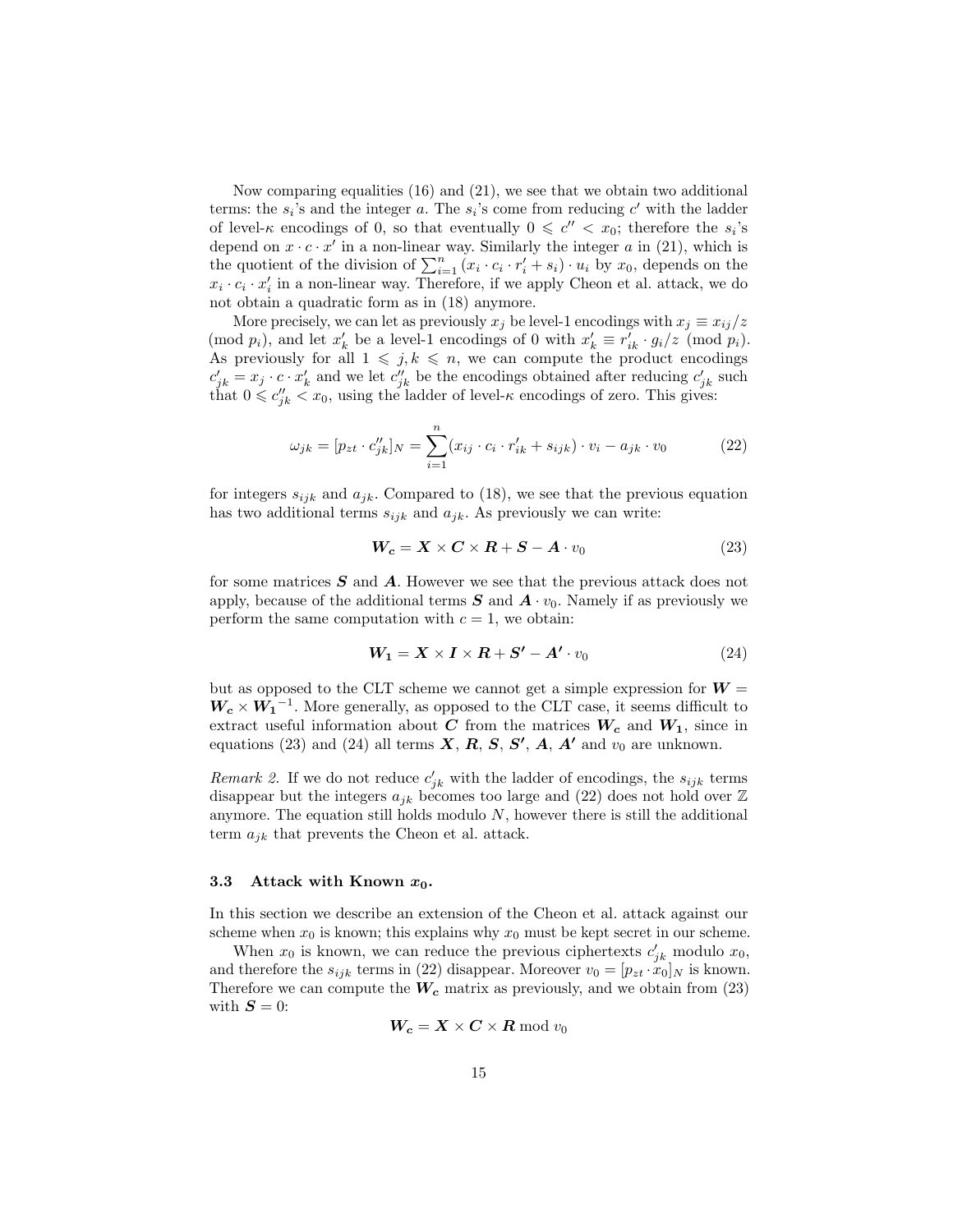which is the same equation as  $(19)$  in the original attack except that it holds modulo  $v_0$  instead of over  $\mathbb{Z}$ .

Therefore we can apply the Cheon et al. attack modulo  $v_0$  instead of over Z. If  $v_0$  is prime, one can recover the eigenvalues of  $W = W_c \cdot W_1^{-1} \text{ mod } v_0$ by factoring the characteristic polynomial modulo  $v_0$ , which reveals the  $c_i$ 's as previously. If a prime p can be extracted from  $v_0$ , one can still apply the attack modulo p and recover the  $c_i$ 's modulo p; for large enough p this reveals the  $c_i$ 's; alternatively for sufficiently many such primes  $p$ , the  $c_i$ 's could be recovered by CRT.

Actually the attack also works even if  $v_0$  is hard to factor and no prime can be extracted. Namely the eigenvalues  $c_i$ 's are small, so to recover the roots of the characteristic polynomial one can use Coppersmith's first theorem for finding small roots of polynomial equations modulo an integer of unknown factorization [Cop97]. Namely Coppersmith's bound applies: with a modulus  $v_0$  of size roughly  $\gamma$  bits and a characteristic polynomial of degree n, the roots have size only roughly  $\rho$  bits, with  $\rho \ll \eta \simeq \gamma / n$ .

#### 3.4 Attack for Small Multiple of  $x_0$

In Section 5 we describe an optimization with a known multiple  $x'_0 = q \cdot x_0$ , in order to avoid the ladder of encodings of 0. Here we show that we cannot take a too small multiple  $x'_0$ , otherwise the attacker can compute:

$$
v_0' = [p_{zt} \cdot x_0']_N = [p_{zt} \cdot q \cdot x_0]_N = q \cdot v_0 \bmod N
$$

where, as in Section 3.3, we let  $v_0 := p_{zt} \cdot x_0 \mod N$ . If the prime q is small enough then the previous equation holds over the integers, and the attacker obtains  $v'_0 = q \cdot v_0$ . Therefore the attacker can possibly extract a few primes from  $v'_0$  and therefore from  $v_0$ . Letting b be a divisor of  $v_0$ , one could then apply the Cheon et al. attack modulo b instead of modulo  $v_0$  and recover all secret parameters. Therefore one should make sure that  $q \cdot v_0$  is greater than N. Letting  $\eta_q$  be the bitsize of q, this gives the condition  $\eta_q + \gamma \geq \gamma + 2\eta + 1$ . Therefore we can take  $\eta_q = 2\eta + \lambda$ .

#### 3.5 The Subgroup Membership and Decision Linear Problems

In the full version of this paper [CLT15] we also explain why the subgroup membership (SubM) and decisional linear (DLIN) problems, which are known to be easy in the GGH scheme [GGH13a], seem to be hard in our new setting.

# 4 Lattice Attacks

### 4.1 Lattice Attack on the Encodings

The first attack considered in [CLT13] against the original CLT scheme was based on computing a short basis for the lattice of vectors orthogonal modulo  $x_0$  to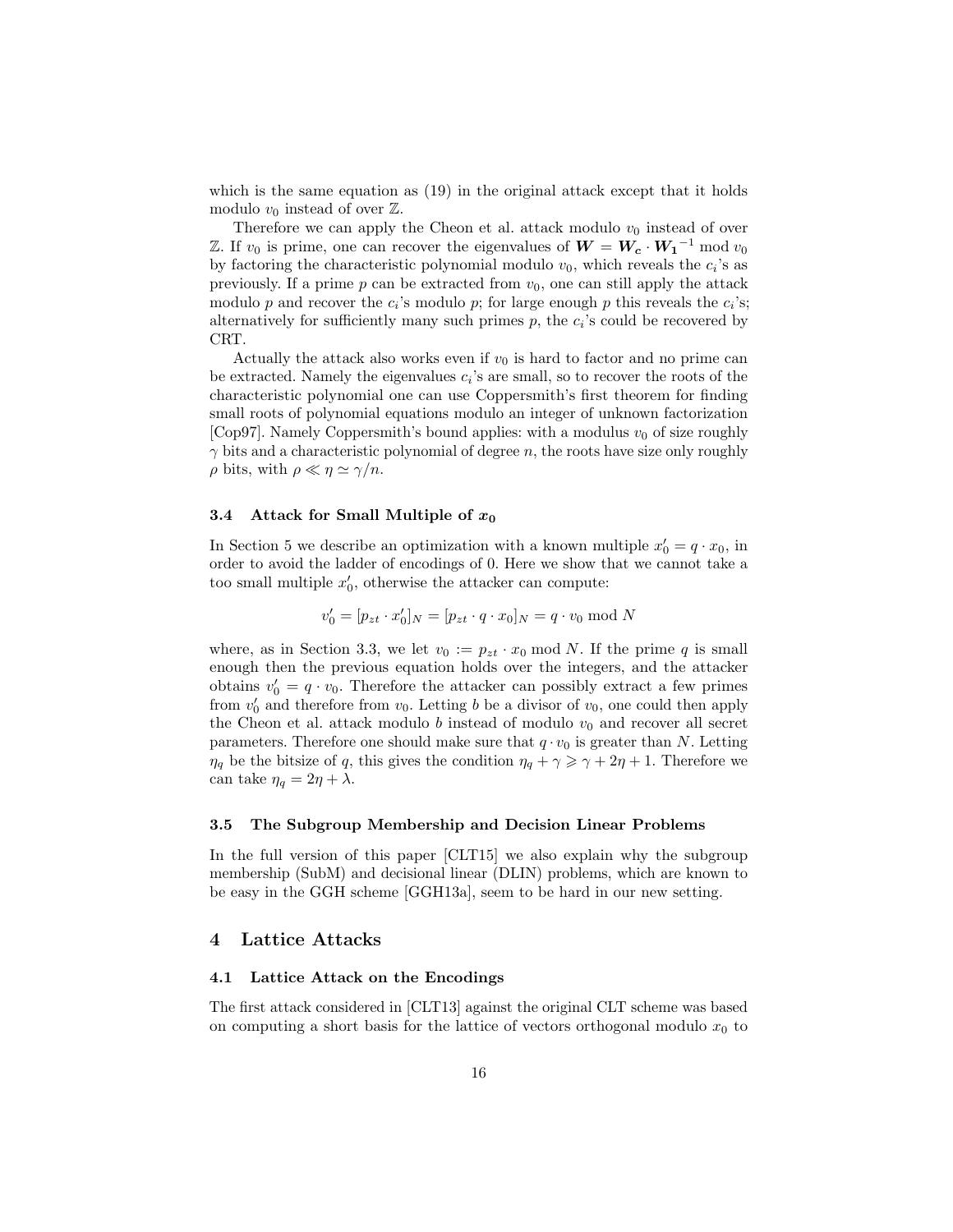$x = (x_j)_{1 \leq j \leq t}$ , where the  $x_j$ 's are level-0 encodings of zero [CLT13, Sec. 5.1]. If the reduced basis vectors are short enough, they can reveal the noise values of the  $x_j$ 's and hence break the scheme.

The attack does not apply directly to our modified scheme, because  $x_0$  is now secret, and it is therefore no longer possible to compute a basis for the lattice of vectors orthogonal to x modulo  $x_0$ . However, we can also mount the attack using the lattice  $x^{\perp}$  of vectors orthogonal to x over  $\mathbb{Z}$ , or the lattice of vectors orthogonal to  $x$  modulo some multiple  $x'_0$  of  $x_0$  when using the optimization suggested in Section 5 below.

Just as in [CLT13, Sec. 5.1], though, the complexity of these extended attacks remains exponential in  $n$ ; it is in fact slightly worse, because the new lattice has slightly longer vectors for a given choice of the lattice dimension  $t$ . In particular, the complexity lower bound of  $2^{\Omega(\gamma/\eta^2)}$  applies a fortiori. The attack is therefore defeated by letting  $n = \omega(\eta \log \lambda)$ .

### 4.2 Lattice Attack against  $p_{zt}$

From  $x_0 = \prod_{i=1}^n p_i$  and  $(p_{zt})_j = \sum_{i=1}^n h_{ij} \cdot \alpha_i \cdot p_i^{-1} \mod N$ , we obtain:

$$
x_0 \cdot (\mathbf{p}_{zt})_j = \sum_{i=1}^n h_{ij} \cdot \alpha_i \cdot \frac{x_0}{p_i} \bmod N.
$$

Now  $x_0$  is of size  $\gamma$  bits, and the right-hand side of this congruence, which we denote by  $w_j$ , is bounded above by  $n2^{\beta+\gamma}$ : they are both small compared to N. Therefore, if we consider a vector **p** formed by a subset of the  $(p_{zt})$  's, say  $\boldsymbol{p} = ((\boldsymbol{p}_{zt})_j)_{1 \leqslant j \leqslant t} \in \mathbb{Z}^t$ , it may be possible to recover  $\boldsymbol{w} = (w_j)_{1 \leqslant j \leqslant t}$  as a short vector in the lattice generated by  $p$  and  $N\mathbb{Z}^t$ , and obtain  $x_0$  accordingly.

We describe the attack in more details in the full version of this paper [CLT15]. We show that the lattice attack has a complexity lower bound of  $2^{\Omega(n/\eta)} = 2^{\Omega(\gamma/\eta^2)}$ , just as in Section 4.1. Thus, this attack is thwarted by our choice of parameters.

In the full version of this paper [CLT15], we consider three other lattice attacks on the zero-testing parameter  $p_{zt}$ , which are variants of the lattice attacks considered in [CLT13, Sec. 5.2, 5.3 and 5.4]. We show that they are also thwarted by our choice of parameters.

## 5 Optimizations and Implementation

In this section we describe an implementation of our new multilinear map scheme in the one-round  $(\kappa + 1)$ -way Diffie-Hellman key exchange protocol; we recall the protocol in the full version of this paper [CLT15], following [BS03,GGH13a]. We use the following optimizations, described in details in the full version of this paper [CLT15]: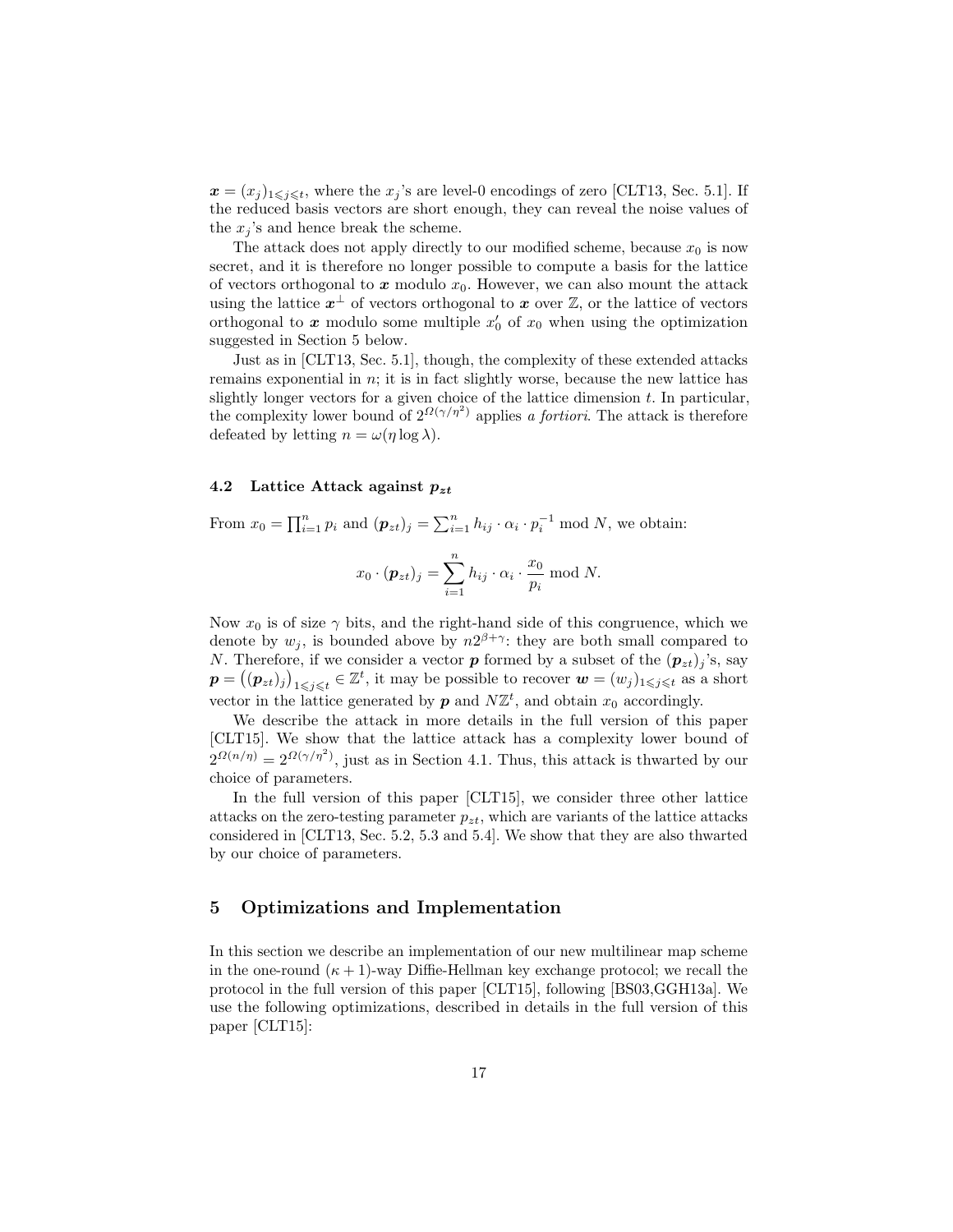- 1. Integer  $p_{zt}$ : as in [CLT13] we use a single integer  $p_{zt}$  instead of a vector  $p_{zt}$  with n components, as this is enough for Diffie-Hellman key exchange. Moreover the integer  $N$  can be generated as the product of large enough prime integers, instead of being prime.
- 2. Known multiple of  $x_0$ : we publish a multiple  $x'_0 = q \cdot x_0$  of  $x_0$ , so that all intermediate encodings can be reduced modulo  $x'_0$ , instead of using a ladder of encodings of 0 at each level.
- 3. Quadratic re-randomization: as in [CLT13] we only store a small subset of encodings which are later combined pairwise to generate the full set of encodings. This implies that the randomization of encodings becomes heuristic only. We describe a slightly more efficient variant.

**Parameters and timings.** We have implemented a one-round  $(\kappa + 1)$ -way Diffie-Hellman key exchange protocol with  $\kappa + 1 = 7$  users, in C++ using the GMP library [Gt14] to perform operations on large integers and fplll [ACPS] for LLL. We provide our concrete parameters and the resulting timings in Table 1, for security parameters ranging from 52 to 80 bits. As in [CLT13], for a security level  $\lambda$  we expect that the best attack requires at least  $2^{\lambda}$  clock cycles. The timings of Table 1 show that the implementation of our scheme improves upon the implementation in [CLT13], especially for the Setup phase.

| Instantiation $\lambda  \kappa $ n |  |  |  | $\eta$ $\Delta$ $\rho$ $\gamma$ = $n \cdot \eta$   pk size                                                                    |  |         |                        | Setup   Publish   KeyGen          |
|------------------------------------|--|--|--|-------------------------------------------------------------------------------------------------------------------------------|--|---------|------------------------|-----------------------------------|
| <i>Small</i>                       |  |  |  | $ 52 6  $ 540 $ 1679 $ 23 $ 52 $ 0.9 $\cdot$ 10 <sup>6</sup> $ $ 27 MB $ $                                                    |  |         |                        | $5.9 \text{ s}$   0.10 s   0.17 s |
| Medium                             |  |  |  | $\left  62 \right  6 \right $ 2085 $\left  1989 \right  45 \left  62 \right  4.14 \cdot 10^{6} \left  175 \right  10 \right $ |  | $-36s$  | $\vert$ 0.33 s $\vert$ | 1.06 s                            |
| Large                              |  |  |  | $\left  72\right  6\left  \right  8250 \left  2306\right  90 \left  72\right  19.0\cdot 10^{6}\right  1.2\; {\rm GB} \left $  |  |         | $583 s$   2.05 s       | 6.17 s                            |
| $ $ Extra                          |  |  |  | $\frac{1}{80}$ 6 $\frac{1}{25305}$ 2619 159 $\frac{1}{85}$ 66.3 $\cdot$ 10 <sup>6</sup> 6.1 GB                                |  | 4528 sl | 7.8 s                  | 23.9 s                            |

Table 1. Parameters and timings to instantiate a *one-round* 7-way Diffie-Hellman key exchange protocol with  $\kappa = 6$ ,  $\ell = 2\lambda$  and  $\alpha, \beta, \nu = \lambda$  on a 16-core computer (Intel Xeon E7-8837 at 2.67GHz). Setup was run in parallel on the 16 cores, while the other steps ran on a single core. Publish and KeyGen timings are per party.

## References

- [ACPS] M. Albrecht, D. Cadé, X. Pujol, and D. Stehlé. fplll-4.0, a floating-point LLL implementation. Available at http://perso.ens-lyon.fr/damien. stehle.
- [BS03] Dan Boneh and Alice Silverberg. Applications of multilinear forms to cryptography. Contemporary Mathematics, 324:71–90, 2003.
- [BWZ14] Dan Boneh, David J. Wu, and Joe Zimmerman. Immunizing multilinear maps against zeroizing attacks. Cryptology ePrint Archive, Report 2014/930, 2014. http://eprint.iacr.org/.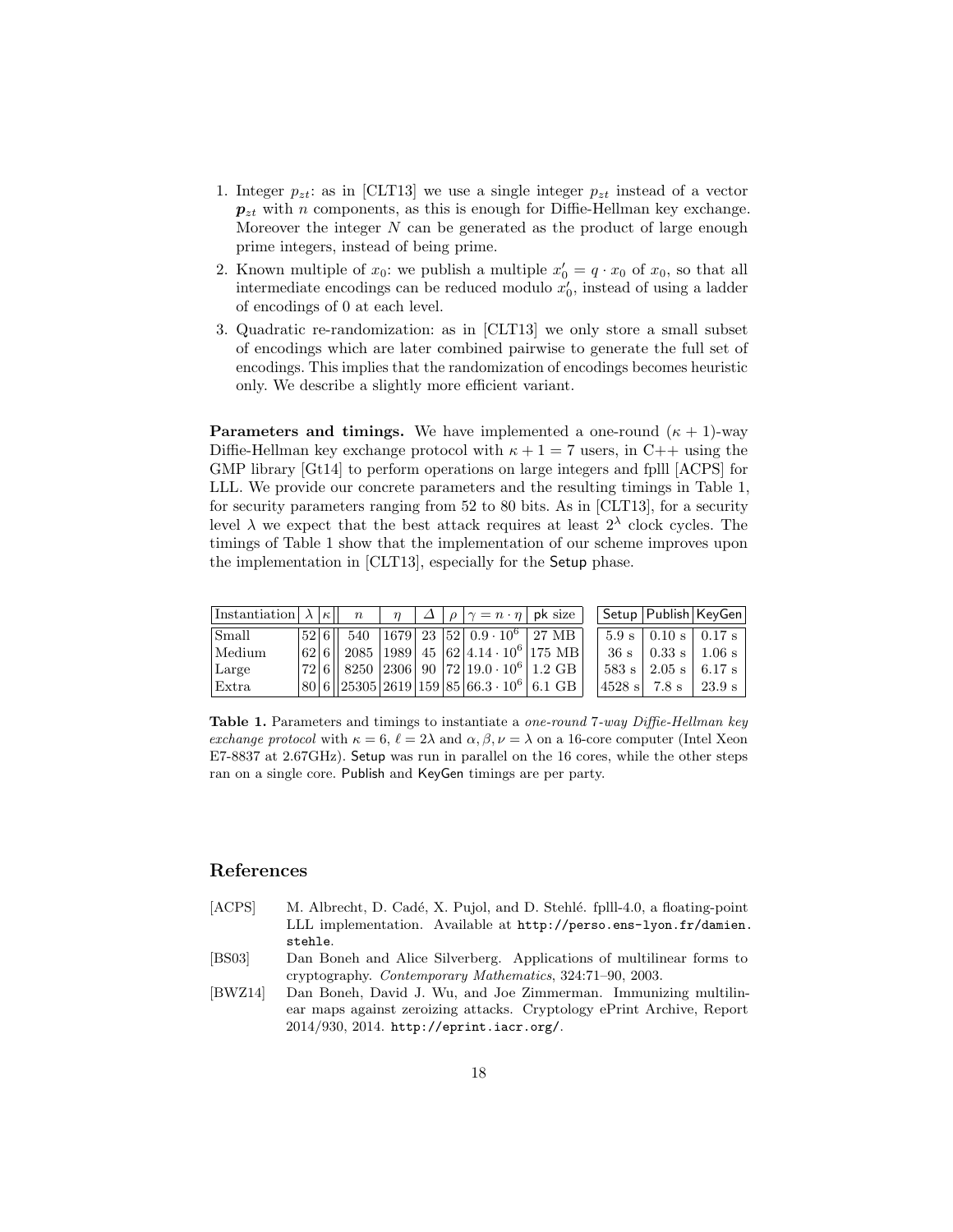- $[CGH<sup>+</sup>15]$  Jean-Sébastien Coron, Craig Gentry, Shai Halevi, Tancrède Lepoint, Hemanta K. Maji, Eric Miles, Mariana Raykova, Amit Sahai, and Mehdi Tibouchi. Zeroizing without low-level zeroes: New attacks on multilinear maps and their limitations. In Rosario Gennaro and Matthew Robshaw, editors, CRYPTO, LNCS. Springer, 2015. To appear.
- [CHL<sup>+</sup>15] Jung Hee Cheon, Kyoohyung Han, Changmin Lee, Hansol Ryu, and Damien Stehlé. Cryptanalysis of the multilinear map over the integers. In Elisabeth Oswald and Marc Fischlin, editors, EUROCRYPT, volume 9056 of LNCS, pages 3–12. Springer, 2015.
- [CLT13] Jean-Sébastien Coron, Tancrède Lepoint, and Mehdi Tibouchi. Practical multilinear maps over the integers. In Ran Canetti and Juan A. Garay, editors, CRYPTO, volume 8042 of LNCS, pages 476–493. Springer, 2013.
- [CLT14] Jean-Sébastien Coron, Tancrède Lepoint, and Mehdi Tibouchi. Cryptanalysis of two candidate fixes of multilinear maps over the integers. Cryptology ePrint Archive, Report 2014/975, 2014. http://eprint.iacr.org/.
- [CLT15] Jean-Sebastien Coron, Tancrede Lepoint, and Mehdi Tibouchi. New multilinear maps over the integers. Cryptology ePrint Archive, Report 2015/162, 2015. http://eprint.iacr.org/. Full version of this paper.
- [CN12] Yuanmi Chen and Phong Nguyen. Faster algorithms for approximate common divisors: Breaking fully-homomorphic-encryption challenges over the integers. In David Pointcheval and Thomas Johansson, editors, EURO-CRYPT, volume 7237 of LNCS, pages 502–519. Springer, 2012.
- [Cop97] Don Coppersmith. Small solutions to polynomial equations, and low exponent RSA vulnerabilities. J. Cryptology, 10(4):233–260, 1997.
- [DGHV10] Marten van Dijk, Craig Gentry, Shai Halevi, and Vinod Vaikuntanathan. Fully homomorphic encryption over the integers. In Henri Gilbert, editor, EUROCRYPT, volume 6110 of LNCS, pages 24–43. Springer, 2010.
- [GGH13a] Sanjam Garg, Craig Gentry, and Shai Halevi. Candidate multilinear maps from ideal lattices. In Thomas Johansson and Phong Q. Nguyen, editors, EUROCRYPT, volume 7881 of LNCS, pages 1–17. Springer, 2013.
- [GGH<sup>+</sup>13b] Sanjam Garg, Craig Gentry, Shai Halevi, Mariana Raykova, Amit Sahai, and Brent Waters. Candidate indistinguishability obfuscation and functional encryption for all circuits. In FOCS, pages 40–49. IEEE Computer Society, 2013.
- [GGH15] Craig Gentry, Sergey Gorbunov, and Shai Halevi. Graph-induced multilinear maps from lattices. In Yevgeniy Dodis and Jesper Buus Nielsen, editors, TCC, volume 9015 of LNCS, pages 498–527, 2015.
- [GGHZ14] Sanjam Garg, Craig Gentry, Shai Halevi, and Mark Zhandry. Fully secure functional encryption without obfuscation. Cryptology ePrint Archive, Report 2014/666, 2014. http://eprint.iacr.org/.
- [GH11] Craig Gentry and Shai Halevi. Implementing Gentry's fully-homomorphic encryption scheme. In Kenneth Paterson, editor, EUROCRYPT, volume 6632 of LNCS, pages 129–148. Springer, 2011.
- [GHMS14] Craig Gentry, Shai Halevi, Hemanta K. Maji, and Amit Sahai. Zeroizing without zeroes: Cryptanalyzing multilinear maps without encodings of zero. Cryptology ePrint Archive, Report 2014/929, 2014. http://eprint.iacr. org/.
- [Gt14] Torbjörn Granlund and the GMP development team. GNU MP: The GNU Multiple Precision Arithmetic Library, 6.0.0 edition, 2014. http: //gmplib.org/.